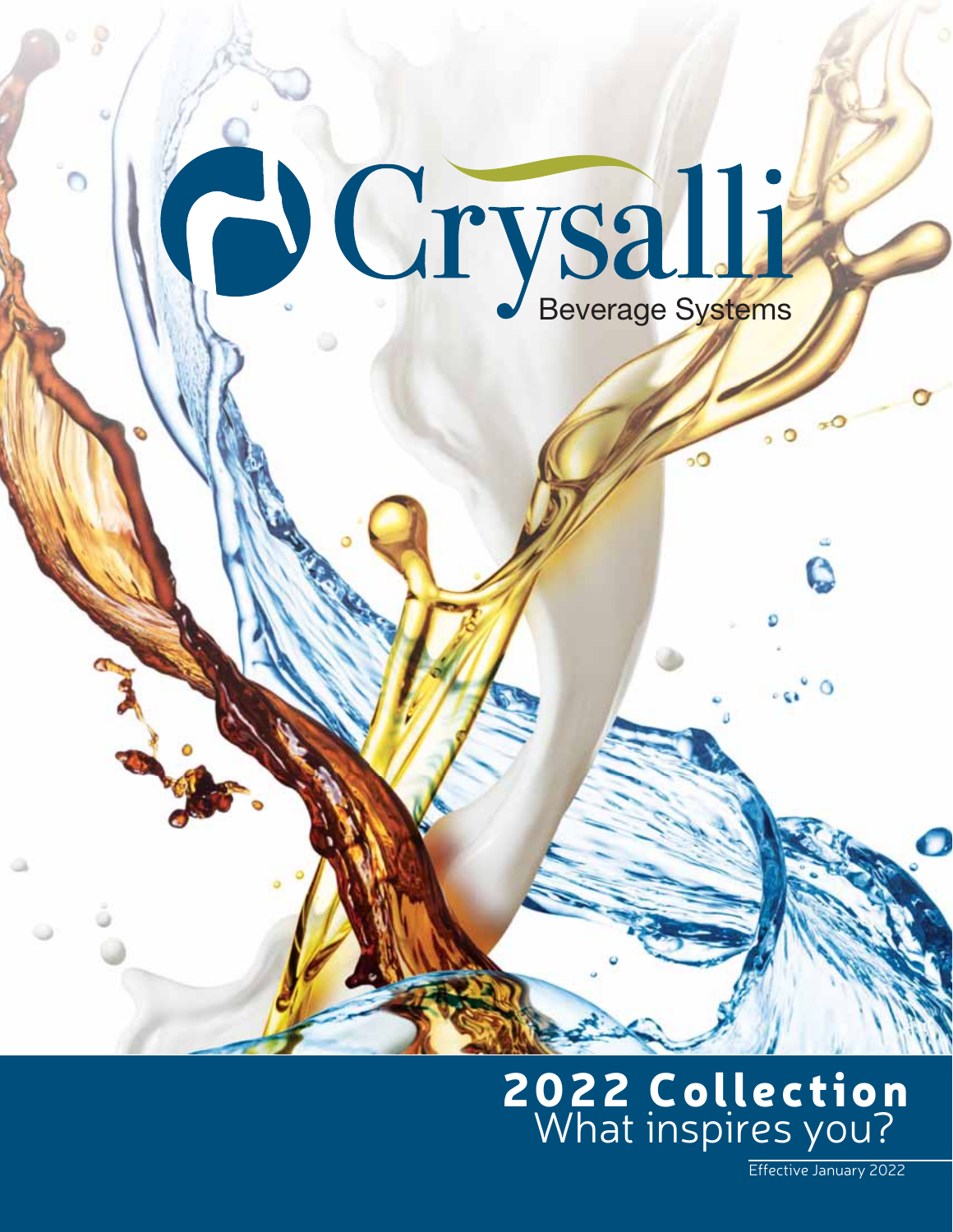## **New sanitary levers!**

**see page 18 for details**

## Table of Contents

| Artisan Water                                                                                                                                                                          | $\boldsymbol{3}$                                            |
|----------------------------------------------------------------------------------------------------------------------------------------------------------------------------------------|-------------------------------------------------------------|
| Sizing Guide<br>Specifying Guide<br>Towers<br>Drain Pans<br><b>Bottle Filling Stations</b><br>Remote Chillers<br>Countertop Systems<br>Drop-in & Cabinet Systems<br>Low Volume Systems | $\overline{4}$<br>5<br>6<br>9<br>10<br>11<br>12<br>14<br>15 |
| Filtration<br><b>Accessories</b>                                                                                                                                                       | 17<br>18                                                    |
| <b>Specialty Coffee</b>                                                                                                                                                                | 20                                                          |
| <b>ProFusion Systems</b><br>Install Kits & Accessories                                                                                                                                 | 21<br>22                                                    |
| <b>Beverage Dispense Systems</b>                                                                                                                                                       | 23                                                          |
| <b>Post Mix Towers</b><br>Cold Carb Chillers<br>Non-carb Chillers<br>Accessories                                                                                                       | 24<br>25<br>26<br>27                                        |
| <b>Additional Information</b>                                                                                                                                                          | 29                                                          |
| Installation Kit Breakdowns                                                                                                                                                            | 29<br>30                                                    |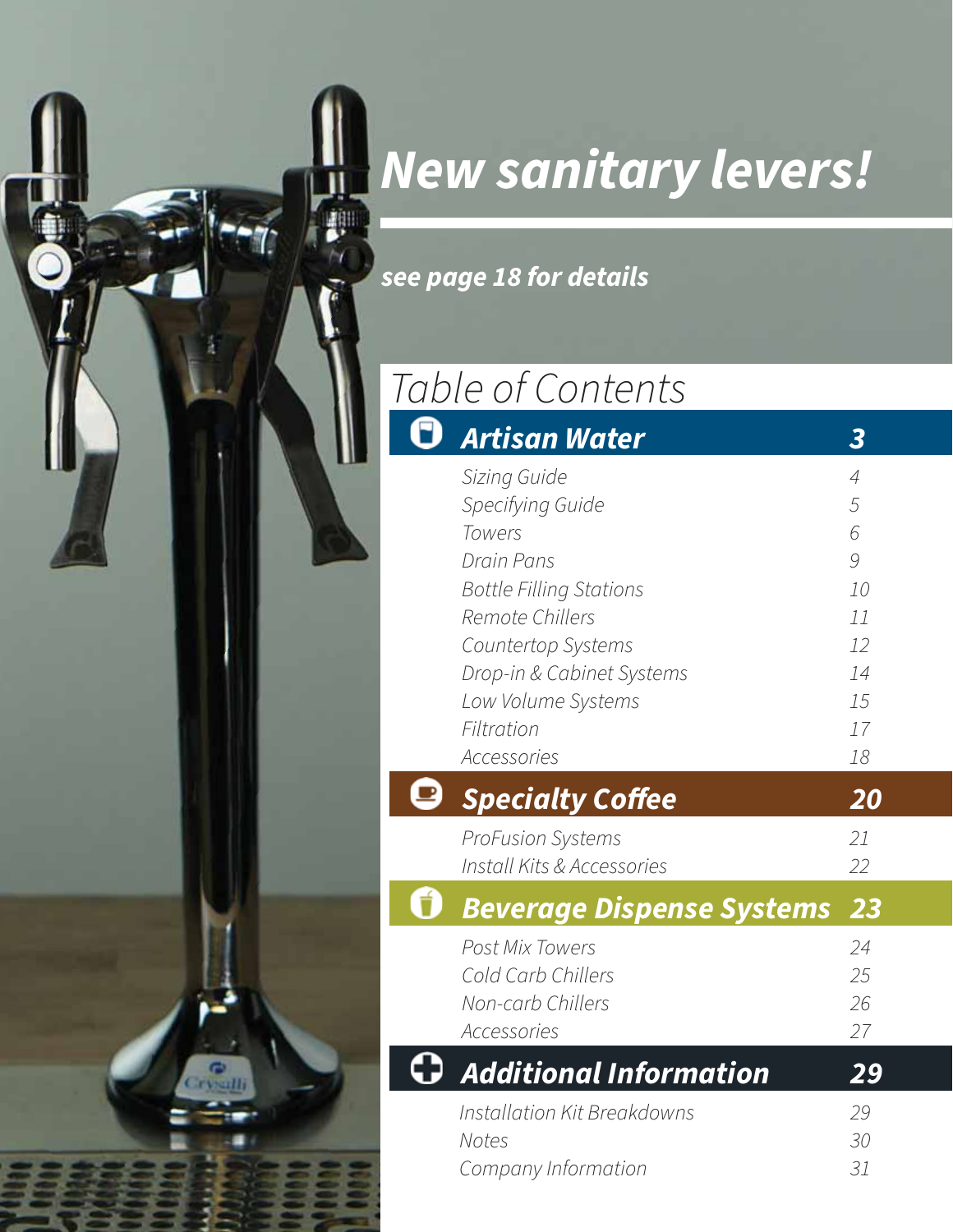

## *Artisan Water*

| Sizing Guide                   |               |
|--------------------------------|---------------|
| Specifying Guide               | $\mathcal{L}$ |
| <b>Towers</b>                  | h             |
| Drain Pans                     | 9             |
| <b>Bottle Filling Stations</b> | 10            |
| Remote Chillers                | 11            |
| <b>Countertop Systems</b>      | 12            |
| Drop-in & Cabinet Systems      | 14            |
| Low Volume Systems             | 15            |
| Filtration                     | 17            |
| Accessories                    | 18            |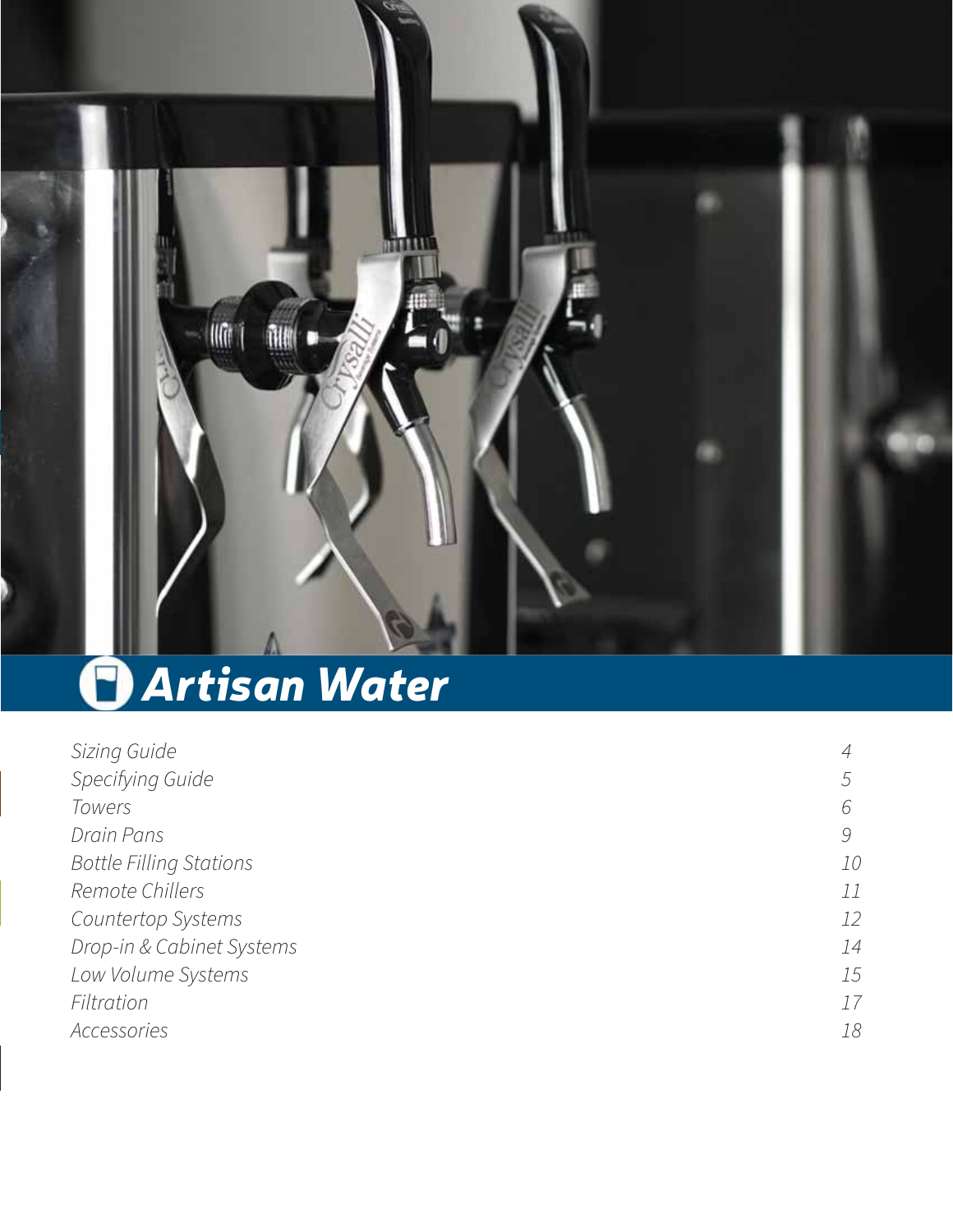## Sizing guide for artisan water systems

| <b>Model</b>                                  | Average Usage under 40° water                                                                                                               | <b>Usage Type</b>                                                                                                      | # of Seats/People                                          |
|-----------------------------------------------|---------------------------------------------------------------------------------------------------------------------------------------------|------------------------------------------------------------------------------------------------------------------------|------------------------------------------------------------|
| <b>CR-1 variations</b><br>and CR-UCM1         | 37-50 liters/8-13 gal per hour                                                                                                              | Bottle service or craft beverage                                                                                       | Under 75 seats, 2-3 turns                                  |
| CR-2 varations<br>and CR-UCM2                 | Higher volume faster<br>recover 68-80 liters/<br>18-21 gal per hour                                                                         | Bottle service, craft beverage,<br>cafeteria, split tower systems                                                      | 100 plus seats, high turn, or heavy<br>short term peak use |
| CR-UCM2-2CL                                   | Higher volume faster<br>recover 68-80 liters/<br>18-21 gal per hour                                                                         | Improved still water pressure results<br>from split tower systems, vertical rises<br>or lower water pressure buildings | 100 plus seats, high turn, or heavy<br>short term peak use |
| CR-UCM2-2CL-S0096                             | Higher volume faster recover<br>68-80 liters/18-21 gal per hour                                                                             | Long draw with lengths further than<br>45ft. Vertical trunkline runs longer than<br>15ft. Challenging trunkline runs   | 100 plus seats, high turn, or heavy<br>short term peak use |
| CP2000 series                                 | Filling glasses by the oz, less than a<br>liter per draw. Repeated use of 50, 12 oz<br>drinks per hour ave. or periodic<br>bottle filling   | Service by the glass. Craft beverage.<br>Coffee shops, cafes, wineries<br>and offices                                  | Less than 50<br>employees                                  |
| <b>CR-CPS</b> series                          | Ice chilled cold plate. Manual fill, 40 lb<br>ice storage. Melt off depends on usage.<br>Heavy usage can require refilling every<br>30 min. | Self service only. Tight spaces where<br>refrigeration based system cannot fit.                                        |                                                            |
| 2 valve towers and<br>countertop models       |                                                                                                                                             | Typically used in full service, bottle<br>service and craft beverage<br>applications                                   |                                                            |
| 3 valve towers and<br>push button (PB) models |                                                                                                                                             | Typically used in self service<br>applications                                                                         |                                                            |

### **Features and benefits of countertop and remote chillers**

- Stylish curved look with mirrored stainless exterior
- 4 model sizes for different volume needs
- Minimal countertop space use for large volume systems
- Pull handle dispensing valve styles are great for wait staff service use
- Push button dispensing styles are ideal for self-service use 3 model size remote and undercounter chillers
- Single piece of equipment package just add the filter system; easy install
- Self-contained refrigeration
- Easy service accessibility
- Average dispensing temps of 34-40°
- Cold carbonation for ideal sparkling water bubbles

### **Countertop Countertop Counter Counter Counter Counter Chillers**

- Pair with different draft tower dispensing options
- Sleek CBR draft towers in chrome, black chrome, gold, or white
- Illuminated medallion style draft towers
- Push button dispensing towers
- 
- Can be located up to 75' away from towers
- Remotely locating chiller reduces noise and heat
- Or they can be placed in a well ventilated cabinet
- A single remote chiller can operate two towers
- Average dispensing temps of 34-40°
- Cold carbonation for ideal sparkling water bubbles

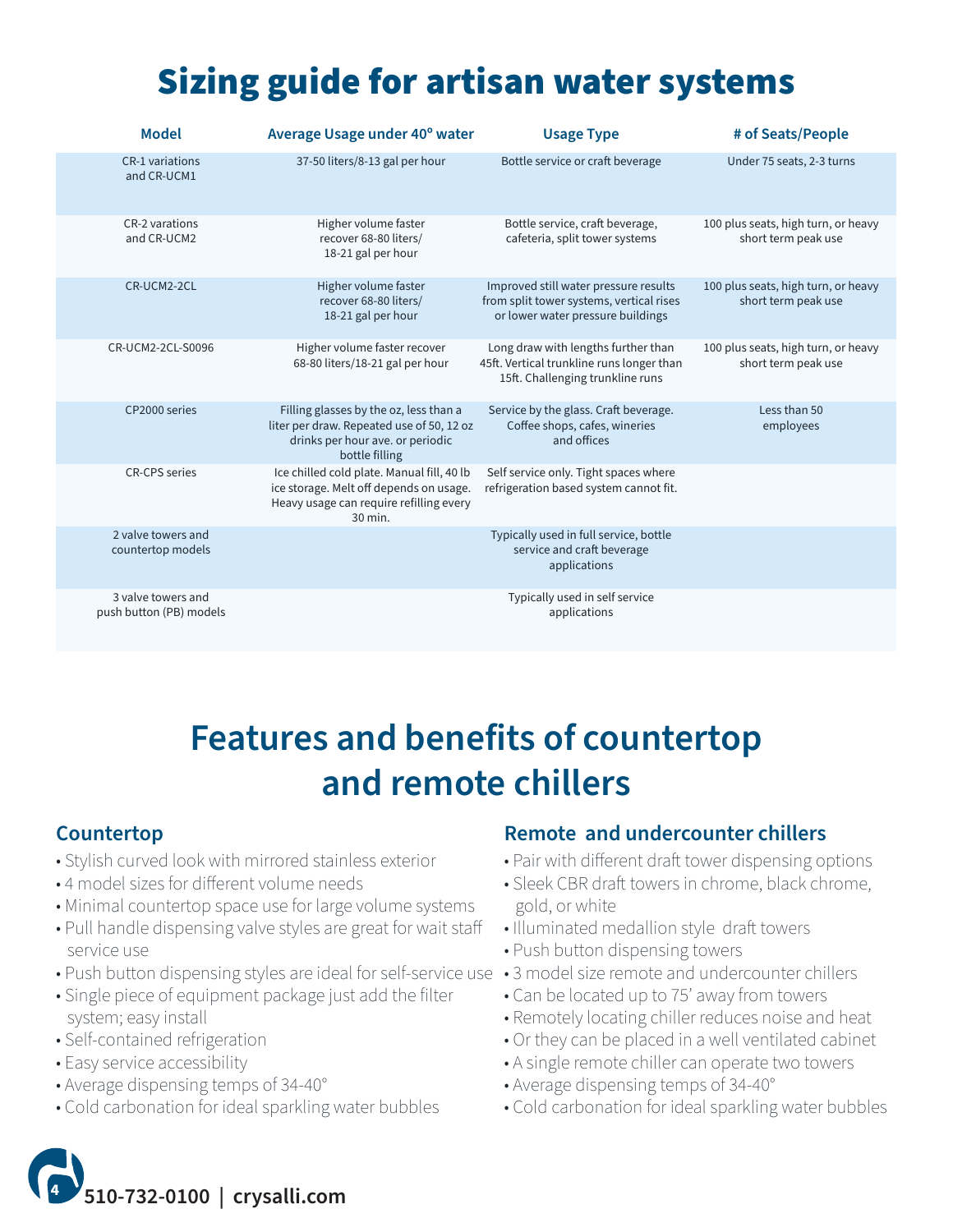### Specifying guide for artisan water systems



Make a choice between a remote chiller, countertop chiller, cabinet configuration or cold plate style model If you select a remote chiller unit, proceed to step 2 If you select a countertop unit, proceed to step 4

### **Quick List Step One**

Select between a countertop or remote chiller For remote chiller proceed to step 2 For countertop proceed to step 4

#### **Step Two**

Select your tower and the number of taps

**Step Three**

Select drip/drain pan

### **Step Four**

Select your Crysalli chiller unit For remote chillers go to page 11 For countertop units go to page 12 For low volume units go to page 15

### **Step Five**

Pick an installation kit and additional trunk line if required

### **Step Six**

Select a water filtration system



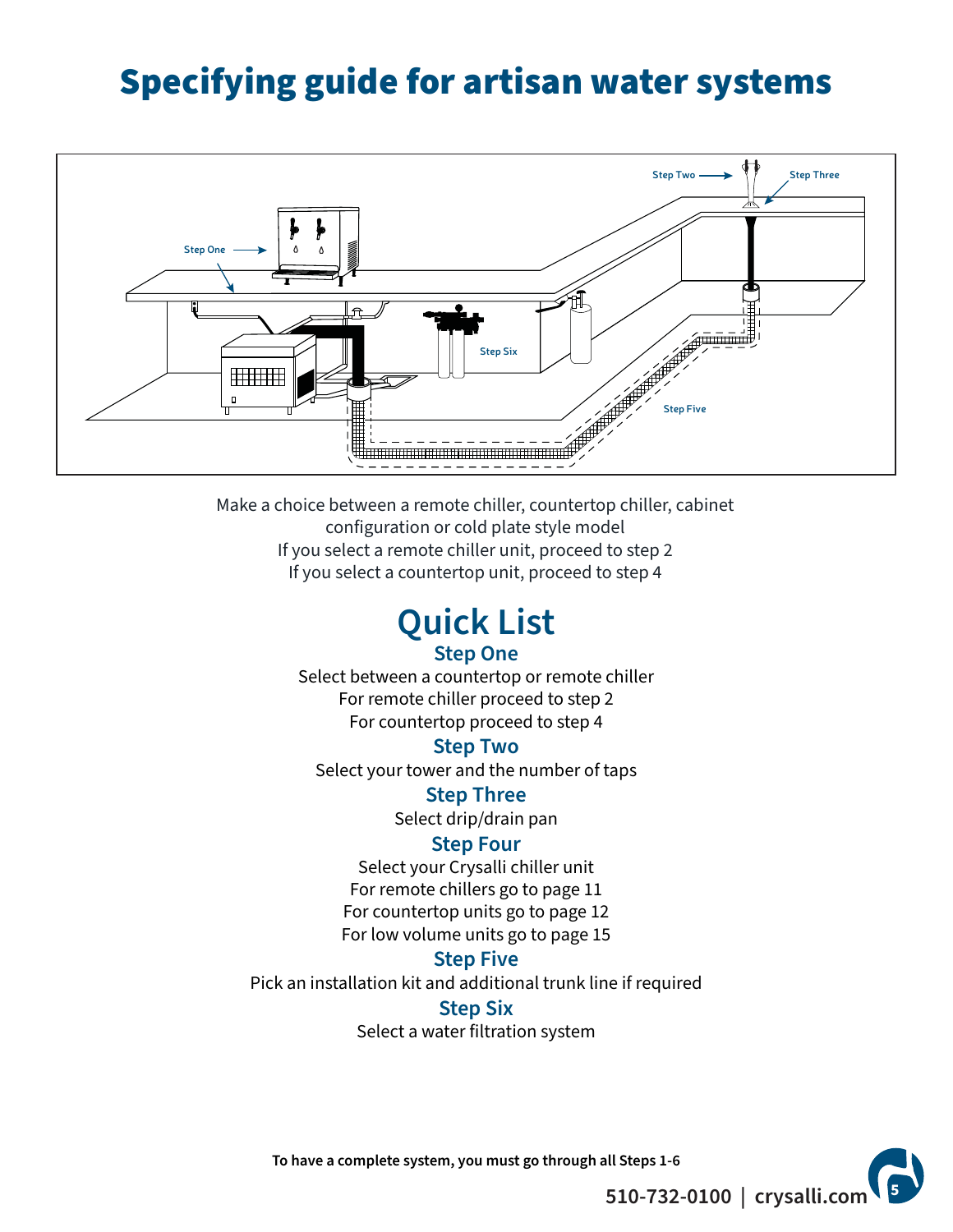### **Towers**

Crysalli has various draft towers designed for use with Crysalli chillers that provide sparkling and chilled still water as well as post-mix beverages. A variety of size and finishes will meet all your needs and style. Standard with SSQ stay-open faucets, or optionally with the SSX self-closing faucet and sanitary dispense lever kits.





| 20"<br>Single valve, single product<br>12.25"<br>$11$ lbs<br><b>CBR-V1C</b><br>Chrome                                                     |  |
|-------------------------------------------------------------------------------------------------------------------------------------------|--|
| Single valve, single product with SSX faucet<br>20"<br><b>CBR-V1C-SSX</b><br>$11$ lbs<br>11.25"<br>Chrome                                 |  |
| Single valve, single product with SSX faucet and<br><b>CBR-V1C-SDLX</b><br>20"<br>11.25"<br>$11$ lbs<br>Chrome<br>sanitary dispense lever |  |
| Single valve, single product<br>20"<br>White<br>12.25"<br>$11$ lbs<br><b>CBR-V1WHT</b>                                                    |  |
| Single valve, short height tower<br><b>CBR-V1C-MINI</b><br>5.83"<br>8 lbs<br>13.57"<br>Chrome                                             |  |

 $h \in$ 

Custom tower configurations are available, call 510.732.0100 for more details C



ustom branded tap markers are available, call 510,732,0100 for more details





| <b>CBR-V2BLC</b>    | CBR-V2C                                                            | <b>CBR-V2GLD</b> |                     | <b>CBR-V2WHT</b> |                         | <b>CBR-V2C-MINI</b> |
|---------------------|--------------------------------------------------------------------|------------------|---------------------|------------------|-------------------------|---------------------|
| <b>Model</b>        | <b>Description</b>                                                 |                  | <b>Taps Finish</b>  | <b>Height</b>    | <b>Clearance Weight</b> |                     |
| <b>CBR-V2BLC</b>    | Two valve, sparkling and chilled still water                       | $\overline{2}$   | Black Chrome 20.25" |                  | 12.5"                   | $14$ lbs            |
| <b>CBR-V2C</b>      | Two valve, sparkling and chilled still water                       | $\overline{2}$   | Chrome              | 20.25"           | 12.5"                   | $14$ lbs            |
| <b>CBR-V2GLD</b>    | Two valve, sparkling and chilled still water                       | $\overline{2}$   | Gold                | 20.25"           | 12.5"                   | $14$ lbs            |
| <b>CBR-V2WHT</b>    | Two valve, sparkling and chilled still water                       | 2                | White               | 20.25"           | 12.5"                   | $14$ lbs            |
| <b>CBR-V2C-MINI</b> | Two valve, short height tower<br>Sparkling and chilled still water | $\overline{2}$   | Chrome              | 15.44"           | 7.7"                    | $12$ lbs            |

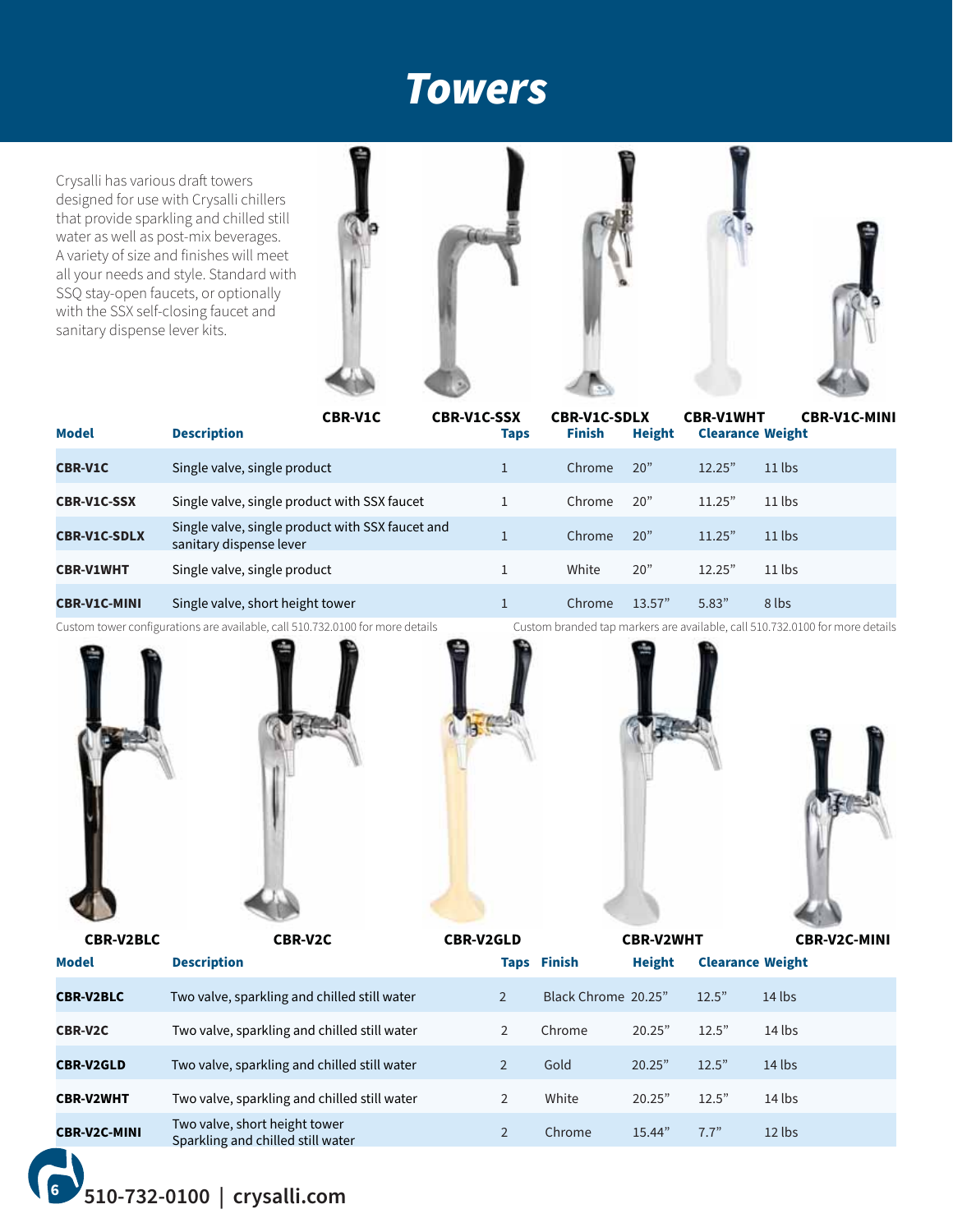### **Towers**





| <b>CBR-V2BLC-SSX</b>  | Two valve, sparkling and chilled still water with SSX<br>faucet                             | Black Chrome 20.25" |        | 11.5" | $14$ lbs |
|-----------------------|---------------------------------------------------------------------------------------------|---------------------|--------|-------|----------|
| <b>CBR-V2BLC-SDLX</b> | Two valve, sparkling and chilled still water with SSX<br>faucet and sanitary dispense lever | Black Chrome 20.25" |        | 11.5" | 14 lbs   |
| <b>CBR-V2C-SSX</b>    | Two valve, sparkling and chilled still water with SSX<br>faucet                             | Chrome              | 20.25" | 11.5" | 14 lbs   |
| <b>CBR-V2C-SDLX</b>   | Two valve, sparkling and chilled still water with SSX<br>faucet and sanitary dispense lever | Chrome              | 20.25" | 11.5" | 14 lbs   |

Custom tower configurations are available, call  $510.732.0100$  for more details C









**Model Description Description Taps**  $\frac{1}{2}$  **Taps** Finish **Height** Clearance Weight 2 Black Chrome 20.25" 11.5" 14 lbs **CBR-V2BLC-SSX CBR-V2BLC-SDLX CBR-V2C-SSX CBR-V2C-SDLX** 2 Black Chrome 20.25" 11.5" 14 lbs

ustom branded tap markers are available, call 510.732.0100 for more details





| <b>CBR-V3C</b>      | <b>CBR-V3C-SSX</b>                                                                                     | <b>CBR-V3C-SDLX</b> |               |               |                         | <b>CBR-V3WHT</b> |  |  |
|---------------------|--------------------------------------------------------------------------------------------------------|---------------------|---------------|---------------|-------------------------|------------------|--|--|
| <b>Model</b>        | <b>Description</b>                                                                                     | <b>Taps</b>         | <b>Finish</b> | <b>Height</b> | <b>Clearance Weight</b> |                  |  |  |
| <b>CBR-V3C</b>      | Three valve, sparkling, chilled and ambient still water                                                | -3                  | Chrome        | 20.5"         | 12.74"                  | $15$ lbs         |  |  |
| <b>CBR-V3C-SSX</b>  | Three valve, sparkling, chilled and ambient still water<br>with SSX faucet                             | $\overline{a}$      | Chrome        | 20.5"         | 11.74"                  | $15$ lbs         |  |  |
| <b>CBR-V3C-SDLX</b> | Three valve, sparkling, chilled and ambient still water<br>with SSX faucet and sanitary dispense lever | $\overline{a}$      | Chrome        | 20.5"         | 11.74"                  | $15$ lbs         |  |  |
| <b>CBR-V3WHT</b>    | Three valve, sparkling, chilled and ambient still<br>water                                             | 3                   | White         | 20.5"         | 12.74"                  | $15$ lbs         |  |  |

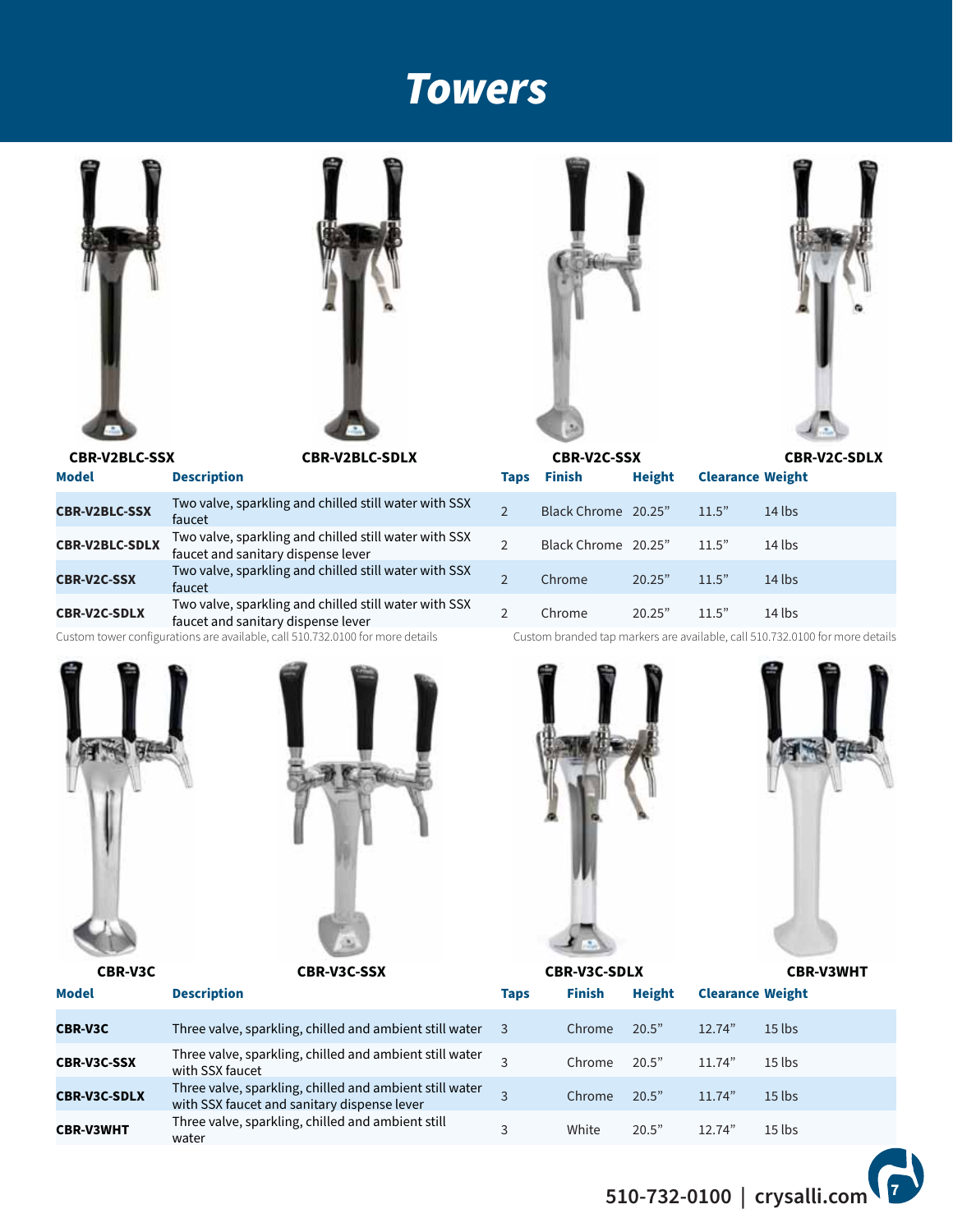### **Towers**









|                 | LIT-V2C                                                                   | $\sim$<br>LIT-V3C |             | <b>CRVS-V2C</b> |               |                         | CM-V2W   |
|-----------------|---------------------------------------------------------------------------|-------------------|-------------|-----------------|---------------|-------------------------|----------|
| <b>Model</b>    | <b>Description</b>                                                        |                   | <b>Taps</b> | <b>Finish</b>   | <b>Height</b> | <b>Clearance Weight</b> |          |
| LIT-V2C         | Two valve, LED medallions<br>Sparkling and chilled still water            |                   |             | Chrome          | 20"           | 12.73"                  | $14$ lbs |
| LIT-V3C         | Three valve, LED medallions<br>Sparkling, chilled and ambient still water |                   | 3           | Chrome          | 21.79"        | 12.73"                  | $15$ lbs |
| <b>CRVS-V2C</b> | Two valve, two product<br>Sparkling and chilled still water               |                   |             | Chrome          | 19.5"         | 12.25"                  | $13$ lbs |
| CM-V2W          | Two valve, counter or wall mount<br>Sparkling and chilled still water     |                   |             | Chrome          | 20.75"        | 12"                     | $10$ lbs |





**CR-BG2B-FF**









**CR-X3PB-COMP CM-2PB-SB CM-1PB Model Description Depth Weight Height Clearance CR-X3PB-COMP CM-1PB CM-2PB CM-2PB-SB CM-2PB-RDP** Three button, single spout faucet Low volume applications only Single push button valve, counter mount Water graphics. Sparkling or chilled still water Two push button valves, counter mount Sparkling and chilled still water Two push button valves, counter mount Sparkling and chilled still water Two push button valves, counter mount Integrated recessed drain pan Sparkling and chilled still water 1" 10" 8.75" 15.13" Chrome 10.625" 10" 9" 17.875" 10" 12" 12" 12" 8 lbs 10 lbs 11 lbs 12 lbs 12 lbs 12.5" 18.5" 17" 18.5" **Taps Finish Width** Chrome 1.5" Graphics 4.5" Chrome 10.25" Chrome 12" 1 1 2 2 2 **CR-BG2B-FF** Two button bar gun. Sparkling and chilled still water. Fast flow 30" hose

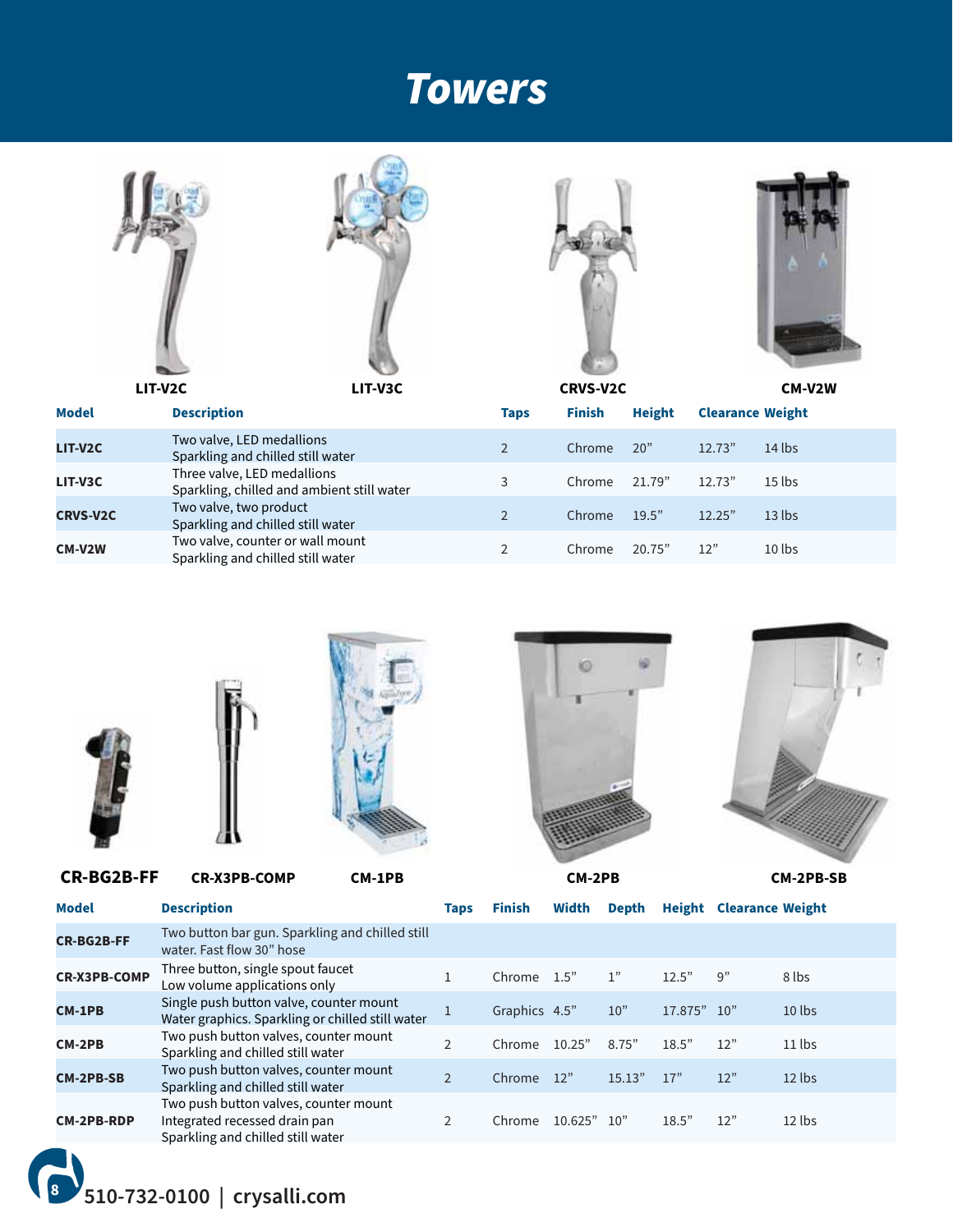## Drain Pans

Crysalli drip tray and drain pans are made with our logo stamped into the tray to line up with the faucets of the countertop or draft tower. Manufactured of high grade stainless steel with a brushed finish. Available in flush mount or counter mount configuration. Countertop configuration available with or without drain line. Customized drain pan available. Made in USA



**RDP-1SSQ-1CL**

**RDP-1SSQ-2CL**



**RDP-3SSQ**

| <b>Model</b>    | <b>Description</b>                                                                            | Width | <b>Depth</b> | Weight |  |
|-----------------|-----------------------------------------------------------------------------------------------|-------|--------------|--------|--|
| RDP-1SSQ-1CL    | Flush mount, stainless drain pan and tower mount<br>Crysalli logo stamped for use with CBR-V1 | 12"   | 15.125"      | 0.75"  |  |
| RDP-1SSQ-2CL    | Flush mount, stainless drain pan and tower mount<br>Crysalli logo stamped for use with CBR-V2 | 12"   | 15.125"      | 0.75"  |  |
| RDP-3SSQ        | Flush mount, stainless drain pan and tower mount<br>Crysalli logo stamped for use with CBR-V3 | 15"   | 18.125"      | 0.75"  |  |
| <b>DP-CT</b>    | Stainless countertop mount drain pan, 0.5" drain pipe                                         | 10"   | 6"           | 0.75"  |  |
| <b>DP-CT-LD</b> | Stainless countertop mount drip pan, no drain                                                 | 10"   | 6"           | 0.75"  |  |





**DP-CT**

**DP-CT-LD**

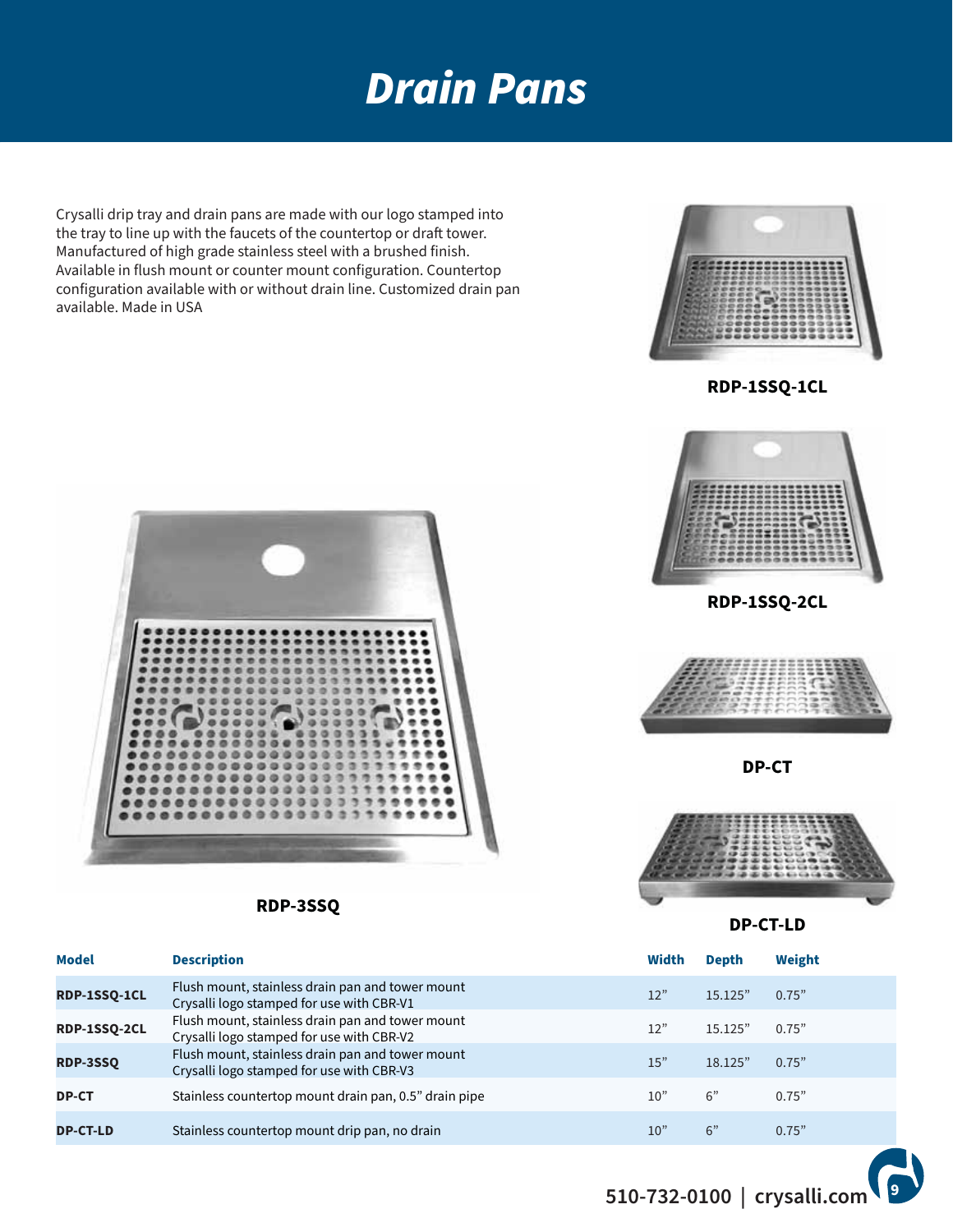## Bottle Filling Stations

All bottle filling stations have the following features: counter mount or wall mount design, insertable and removeable drain pan. LED illuminated filling chamber and single point of dispense nozzle.



**BFS-V1-M**







| <b>Model</b>    | <b>Description</b>                                                                         | <b>Product Width</b> |            |    |     | Depth Height Clearance Weight |          |
|-----------------|--------------------------------------------------------------------------------------------|----------------------|------------|----|-----|-------------------------------|----------|
| <b>BFS-V1-M</b> | Single valve, one push button, manual fill<br>Chilled still water                          |                      | 12"        | 7" | 20" | 13"                           | $11$ lbs |
| BFS-V2-M        | Single valve, two push button, manual fill<br>Sparkling and chilled still water            |                      | $12"$ $7"$ |    | 20" | 13"                           | $11$ lbs |
| BFS-V3-M        | Single valve, three push button, manual fill<br>Sparkling, chilled and ambient still water |                      | 12"        |    | 20" | 13"                           | $11$ lbs |



**BFS-V1-PCTM**





**BFS-V3-PCTM**

| <b>Model</b>       | <b>Description</b>                                                                                                  |     |    |     | Product Width Depth Height Clearance Weight |          |
|--------------------|---------------------------------------------------------------------------------------------------------------------|-----|----|-----|---------------------------------------------|----------|
| <b>BFS-V1-PCTM</b> | Single valve, two push button, manual fill and<br>portion controlled. Chilled still water                           | 12" | 7" | 20" | 13"                                         | $11$ lbs |
| <b>BFS-V2-PCTM</b> | Single valve, four push button, manual fill and<br>portion controlled. Sparkling and chilled still water            | 12" | 7" | 20" | 13"                                         | $11$ lbs |
| <b>BFS-V3-PCTM</b> | Single valve, six push button, manual fill and<br>portion controlled. Sparkling, chilled and ambient<br>still water | 12" | 7" | 20" | 13"                                         | $11$ lbs |

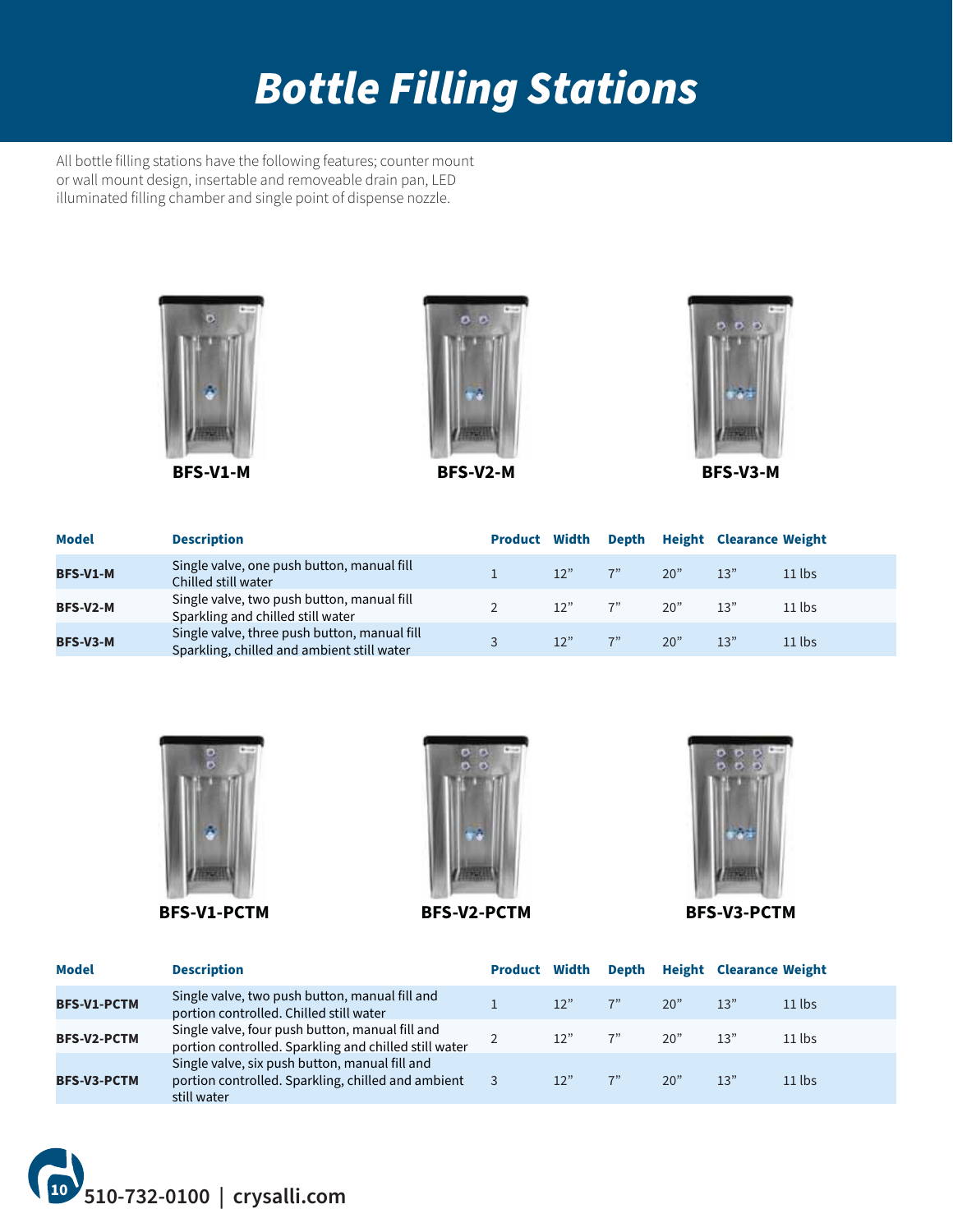## Remote Chillers

Hide away the remote chiller unit to reduce noise and heat while pairing it with different draft tower dispensing options. Some options available are the sleek CBR draft towers in a variety of finishes, push button dispensing towers, and illuminated medallion style draft towers. With three different model sizes, the remote chillers can be hidden away or placed in a well ventilated cabinet. Our remote chiller series provides chilled still and/or sparkling water at 34-40°F up to 75 feet from the chiller unit and it can run to multiple tower locations.









**CR-UCM1 CR-UCM2 CR-UCW-BH CR-UCM2-2CL CR-UCM2-SW-2**

**CR-UCM2-2CL-S0096**

| <b>Model</b>             | <b>Description</b>                                                                                   | <b>Production</b> | Width | <b>Depth</b> | <b>Height</b> | Weight    |
|--------------------------|------------------------------------------------------------------------------------------------------|-------------------|-------|--------------|---------------|-----------|
| <b>CR-UCM1</b>           | Sparkling and chilled still water. 35ft max trunk<br>line run                                        | 50 ltr/13 gal 12" |       | 23.5"        | 24.5"         | $115$ lbs |
| <b>CR-UCW-BH</b>         | Chilled still water only. 35ft max trunk line run                                                    | 37 ltr/10 gal 12" |       | 18.75"       | 24.5"         | 85 lbs    |
| <b>CR-UCM2</b>           | Sparkling and chilled still water. 45ft max trunk<br>line run                                        | 80 ltr/21 gal 20" |       | 20"          | 20"           | $165$ lbs |
| <b>CR-UCM2-2CL</b>       | Sparkling and chilled still water. Two coil version.<br>45ft max trunk line run                      | 80 ltr/21 gal     | 20"   | 20"          | 20"           | 165 lbs   |
| <b>CR-UCM2-SW-2</b>      | Chilled still water only. For multi tower<br>applications. 45ft max trunk line run                   | 68 ltr/18 gal 20" |       | 20"          | 20"           | $135$ lbs |
| <b>CR-UCM2-2CL-S0096</b> | Sparkling and chilled still water. Two coil, high<br>capacity external pump. 75ft max trunk line run | 80 ltr/21 gal     | 20"   | 26"          | 20"           | $165$ lbs |

Production quantity is determined on an hourly basis while maintaining a water temperature of <40°F

For Crysalli remote chillers using reverse osmosis water, add -RO to the end of the model number and call for pricing.

Additional coils are also available upon request for wine, coffee, and other beverage applications. Call for pricing,

### Required Install Kits see page 29 for more details

| <b>Model</b>      | <b>Description</b>                                                             |
|-------------------|--------------------------------------------------------------------------------|
| <b>CR-KIT-UCM</b> | Installation kit for: CR-UCM1, CR-UCM2, CR-UCM2-2CL, CR-UCM2-2CL-S0096         |
|                   | <b>CR-KIT-SWUC</b> Installation kit for: CR-UCW-BH, CR-UCM2-SW-2, CP2000-SW-BH |

### **Optional Install Kits** see page 29 for more details

| <b>Model</b> | <b>Description</b>                                                                                                    |
|--------------|-----------------------------------------------------------------------------------------------------------------------|
|              | <b>CBR2-FKM-V2</b> Installation kit for plumbing an additional dispensing tower with two valves to a single chiller   |
|              | <b>CBR2-FKM-V3</b> Installation kit for plumbing an additional dispensing tower with three valves to a single chiller |

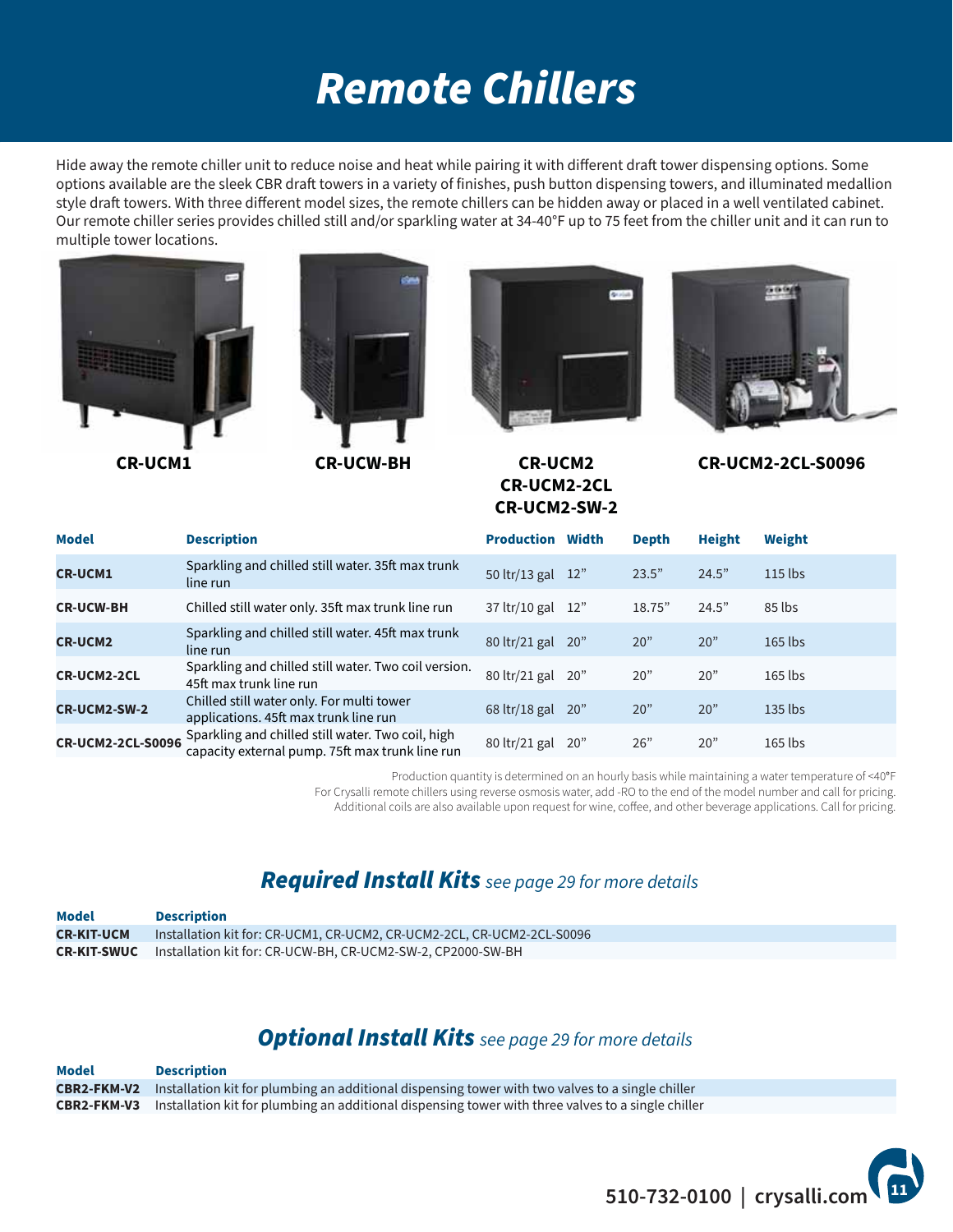## Countertop Systems

-A variety of stylish countertop dispense systems designed to provide refreshing, sparkling, and chilled still water to meet demands of virtually any occassion. The self-contained systems are designed with an integrated cold carbonation system and are available with pull handle dispense faucets which are ideal for wait staff service, or push button dispensing valves that are ideal for self-service applications. These systems utilize minimal countertop space while dispensing ingredient sparkling and chilled still water. Two valves (faucet handle or push button) are standard for sparkling and chilled still water dispensing. A third valve for ambient still water is also available.





Sanitary dispense levers are compatible with countertop pull handle units. Add quantity 1 of CR-SDL-1 to your order for each faucet. See pg 18 for more details Production quantity is determined on an hourly basis while maintaining a water temperature of <40°F

### Required Install Kits see page 29 for more details

Installation kit for: CR-1, CR-1-3V, CR-1PB, CR-1PB-3V, CR-2, CR-2-3V, CR-2PB, CR-2PB-3V Installation kit for: CR-1SW, CR-1SW-PB, CR-2SW, CR-2SW-PB **CR-KIT-CT CR-KIT-SWCT Model Description**

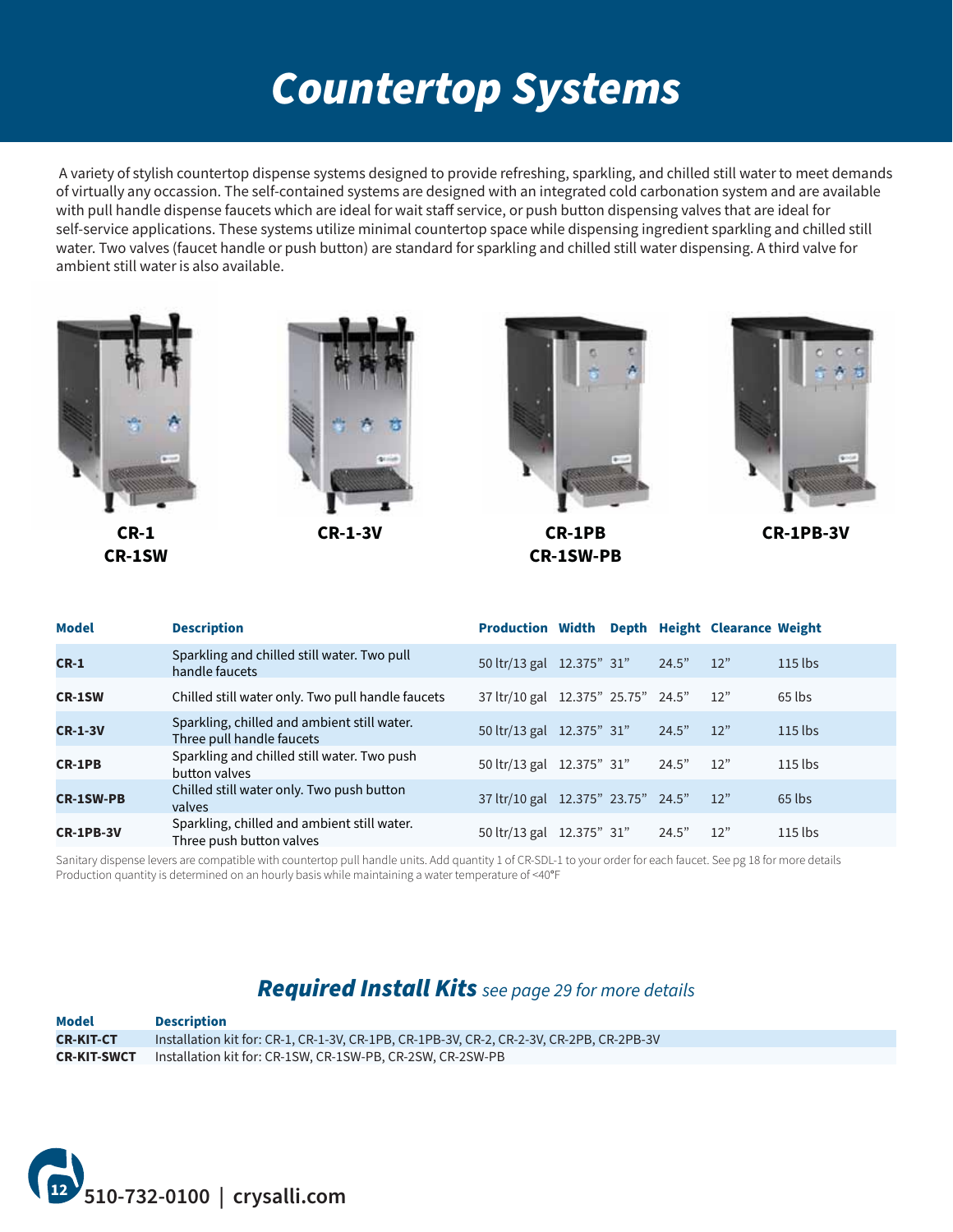## Countertop Systems



| <b>Model</b>     | <b>Description</b>                                                       | <b>Production Width</b> |     |        | Depth Height Clearance Weight |           |
|------------------|--------------------------------------------------------------------------|-------------------------|-----|--------|-------------------------------|-----------|
| $CR-2$           | Sparkling and chilled still water. Two pull<br>handle faucets            | 80 ltr/21 gal 20"       | 28" | 24.75" | 12"                           | $165$ lbs |
| <b>CR-2SW</b>    | Chilled still water only. Two pull handle faucets                        | 68 ltr/18 gal 20"       | 28" | 24.75" | 12"                           | $135$ lbs |
| <b>CR-2-3V</b>   | Sparkling, chilled and ambient still water. Three<br>pull handle faucets | 80 ltr/21 gal 20"       | 28" | 24.75" | 12"                           | $165$ lbs |
| <b>CR-2PB</b>    | Sparkling and chilled still water. Two push button<br>valves             | 80 ltr/21 gal 20"       | 26" | 24.75" | 12"                           | $165$ lbs |
| <b>CR-2SW-PB</b> | Chilled still water only. Two push button valves                         | 68 ltr/18 gal 20"       | 26" | 24.75" | 12"                           | $135$ lbs |
| <b>CR-2PB-3V</b> | Sparkling, chilled and ambient still water. Three<br>push button valves  | 80 ltr/21 gal 20"       | 28" | 24.75" | 12"                           | $165$ lbs |

Sanitary dispense levers are compatible with countertop pull handle units. Add quantity 1 of CR-SDL-1 to your order for each faucet. See pg 18 for more details Production quantity is determined on an hourly basis while maintaining a water temperature of <40°F

For Crysalli countertop chillers using reverse osmosis water, add -RO to the end of the model number and call for pricing.

| <b>Model</b>       | <b>Description</b>                                                                       |
|--------------------|------------------------------------------------------------------------------------------|
| <b>CR-KIT-CT</b>   | Installation kit for: CR-1, CR-1-3V, CR-1PB, CR-1PB-3V, CR-2, CR-2-3V, CR-2PB, CR-2PB-3V |
| <b>CR-KIT-SWCT</b> | Installation kit for: CR-1SW. CR-1SW-PB. CR-2SW. CR-2SW-PB                               |

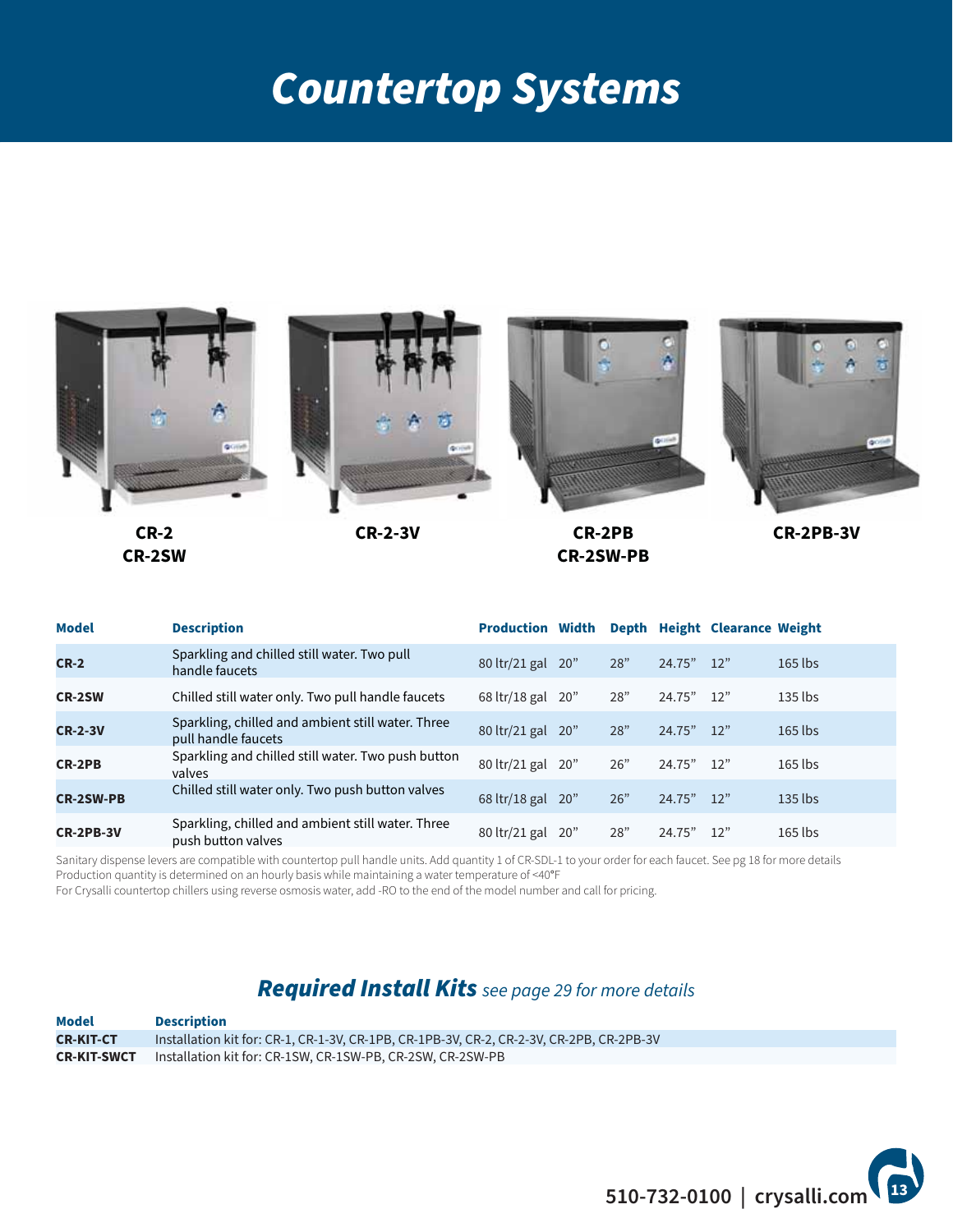## Drop-in & Cabinet Systems

Crysalli has a variety of durable, commercial grade, stainless steel freestanding and drop-in cabinet systems designed to provide refreshing, sparkling and chilled still water to meet the demands of any account. The systems (depending on the model) are designed with a number of features including 40 pounds of ice storage, integrated water filters, CO2 regulators and an ice-cooled cold plate that flash chills the water to 34° – 40° F before dispensing the sparkling and chilled still water through a CBR-V2C cobra style tower.



| <b>Model</b>      | <b>Description</b>                                                                                                                                                                           | <b>Storage</b>             |     |     |              | Width Depth Height Clearance Weight |           |
|-------------------|----------------------------------------------------------------------------------------------------------------------------------------------------------------------------------------------|----------------------------|-----|-----|--------------|-------------------------------------|-----------|
| <b>CR-CPS-DI</b>  | Drop-in cabinet. Ice cooled cold plate system with<br>CBR-V2 tower. Sparkling and chilled still water                                                                                        | 40 lbs of ice 17"          |     | 25" | 50.75" 12.5" |                                     | $115$ lbs |
| <b>CR-CPSW-DI</b> | Drop-in cabinet. Ice cooled cold plate system with<br>CBR-V2 tower. Chilled still water only                                                                                                 | 40 lbs of ice 17.13" 24.9" |     |     | 40"          | 12.5"                               | $90$ lbs  |
| <b>CR-CPS-FS</b>  | Free standing cabinet. Ice cooled cold plate system<br>with CBR-V2 tower. Sparkling and chilled still water                                                                                  | 40 lbs of ice 17"          |     | 24" | 62.75" 12.5" |                                     | $115$ lbs |
| <b>CR-MCPS</b>    | Self contained mobile cabinet. Ice cooled cold plate<br>with integrated water filter, drain bucket, CO2 regulator<br>& tank mounting brace                                                   |                            | 31" | 26" | 63"          | 12.5"                               | 150 lbs   |
|                   | CP2000-UCR, CBR-V2C and drain pan integrated into a<br><b>CCP2000-UCR-CBR</b> stainless steel cabinet with built in water filter and CO2<br>tank mount. Plug and play design. For low volume |                            | 24" | 22" | 58.25"       | 12.5"                               | 200 lbs   |

| Model             | <b>Description</b>                                     |
|-------------------|--------------------------------------------------------|
| <b>CR-KIT-CPS</b> | Installation kit for: CR-CPS-DI, CR-CPS-FS, CR-CPSW-DI |

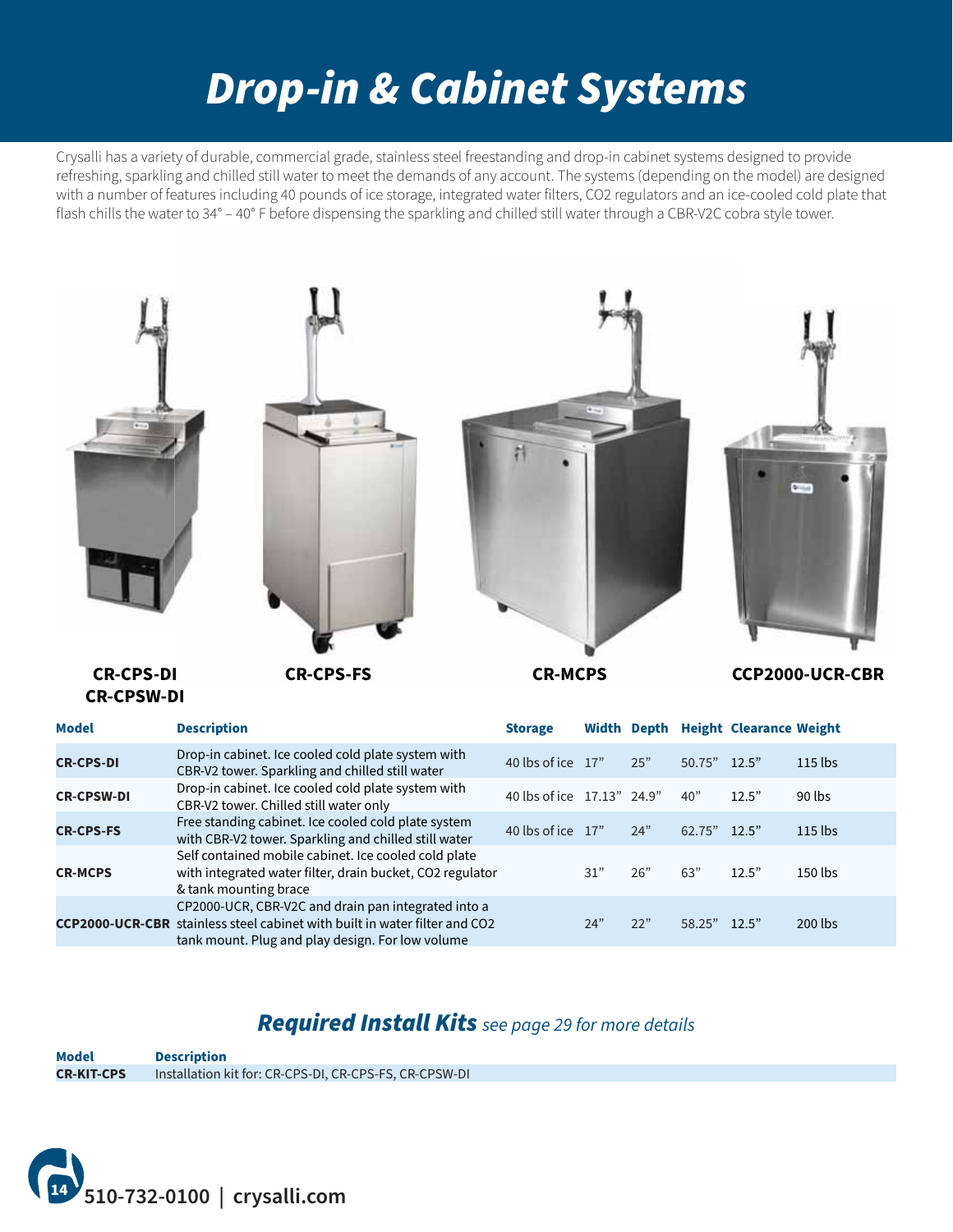## Low Volume Systems

The low volume systems are designed with an integrated cold carbonation system and recirculation pump that enables the CP2000 undercounter series to be mounted up to 6 feet from the dispense tower. The countertop systems are quiet, compact and require minimal counter space and are designed to dispense water at an average temperature of  $34^{\circ}$  -  $40^{\circ}$  F.



**CP2000-R-UC-BH CP2000-SW-BH**



**CP2000-CT2 CP2000-CT3 CP2000-CT2-PB CP2000-CT3-PB**

| <b>Model</b>          | <b>Description</b>                                                                                                               | <b>Production</b>               | Width          |       |             | Depth Height Clearance Weight |        |
|-----------------------|----------------------------------------------------------------------------------------------------------------------------------|---------------------------------|----------------|-------|-------------|-------------------------------|--------|
| <b>CP2000-R-UC-BH</b> | Remote chiller unit. Sparkling and chilled still<br>water. 6' recirculating trunkline length. For use<br>with CR-X3PB-COMP tower | (50) 12 oz cups<br>per hour     | $11.75"$ 17.5" |       | 16.5"       |                               | 80 lbs |
| <b>CP2000-SW-BH</b>   | Remote chiller unit. Chilled still water only. 8ft<br>max trunk line run                                                         | (50) 12 oz cups<br>per hour     | $11.75"$ 17.5" |       | 16.5"       |                               | 75 lbs |
| <b>CP2000-CT2</b>     | Countertop pull handle faucets. Sparkling and<br>chilled still water                                                             | (50) 12 oz cups<br>per hour     | 12"            | 26"   | $20.75"$ 9" |                               | 80 lbs |
| <b>CP2000-CT3</b>     | Countertop pull handle faucets. Sparkling,<br>chilled and ambient still water                                                    | (50) 12 oz cups 12"<br>per hour |                | 26"   | $20.75"$ 9" |                               | 80 lbs |
| <b>CP2000-CT2-PB</b>  | Countertop push button valves. Sparkling and<br>chilled still water                                                              | (50) 12 oz cups<br>per hour     | 12"            | 21.5" | $20.75"$ 9" |                               | 80 lbs |
| CP2000-CT3-PB         | Countertop push button valves. Sparkling,<br>chilled and ambient still water                                                     | (50) 12 oz cups<br>per hour     | 12"            | 21.5" | $20.75"$ 9" |                               | 80 lbs |

Sanitary dispense levers are compatible with countertop pull handle units. Add quantity 1 of CR-SDI-1 to your order for each faucet. See pg 18 for more details Production quantity is determined on an hourly basis while maintaining a water temperature of <40°F

| <b>Model</b>       | <b>Description</b>                                                         |
|--------------------|----------------------------------------------------------------------------|
| <b>CR-KIT-CPCT</b> | Installation kit for: CP2000-CT2, CP2000-CT2-PB, CP2000-CT3, CP2000-CT3-PB |
| <b>CR-KIT-CPUC</b> | Installation kit for: CP2000-R-UC-BH and CP2000-SW-BH                      |

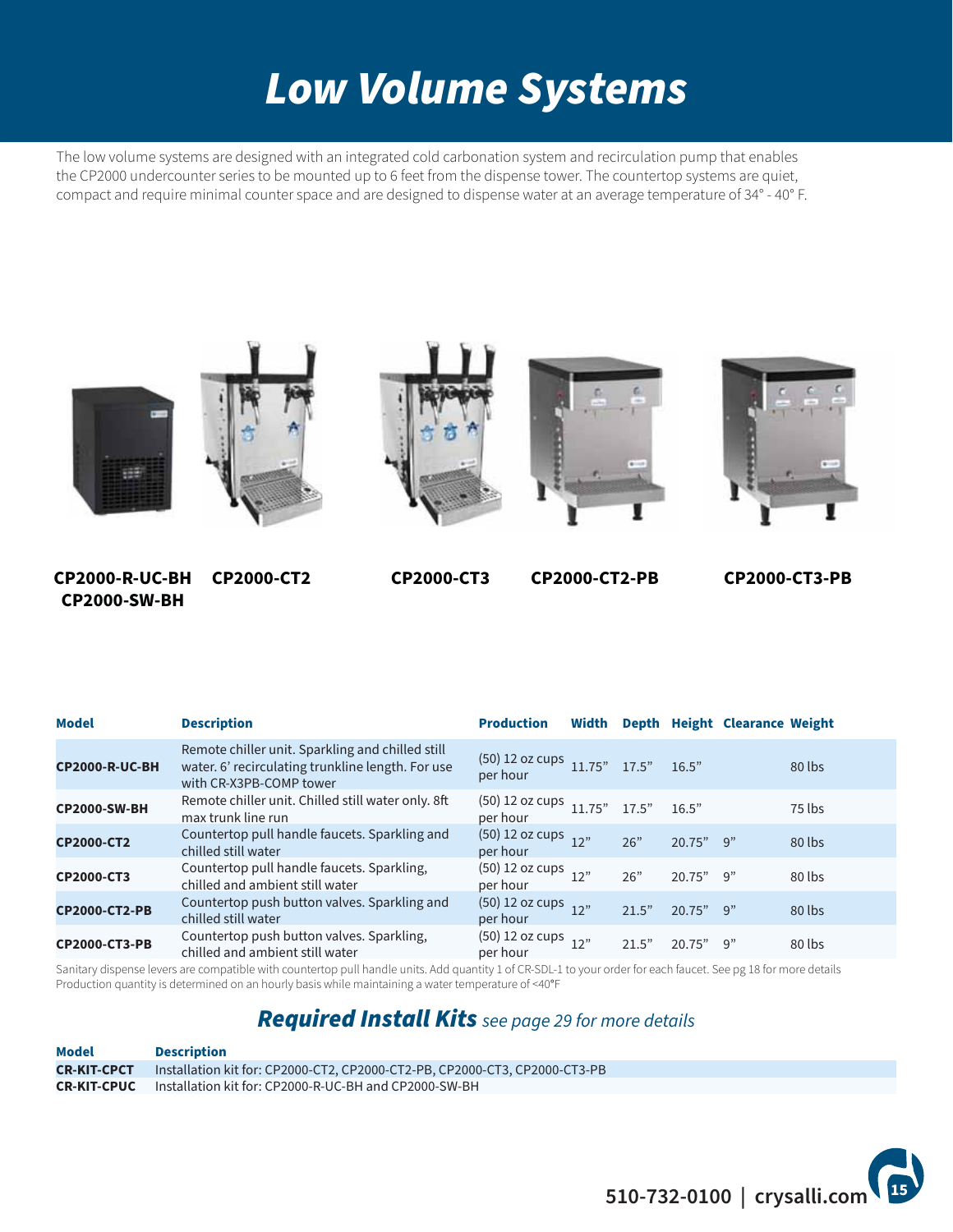## Low Volume Systems







**Serenity-X3 Serenity-CBRM CP-JR-CT2FR-K CP-JR-CT2FR-PB-K**

| <b>Model</b>             | <b>Description</b>                                                                                                                                      | Production                                    |                    |             |                      | Width Depth Height Clearance Weight |        |
|--------------------------|---------------------------------------------------------------------------------------------------------------------------------------------------------|-----------------------------------------------|--------------------|-------------|----------------------|-------------------------------------|--------|
| <b>Serenity-X3</b>       | Remote chiller system kit with CR-X3PB faucet,<br>CR-12FC filter system install kit and leak detector<br>device                                         | (40) 8 oz cups<br>per hour                    | 10.5"              |             | 14.375" 18.125" 9"   |                                     | 60 lbs |
| <b>Serenity-CBRM</b>     | Remote chiller system kit with CBR mini tower,<br>CR-12FC filter system install kit and leak detector<br>device                                         | (40) 8 oz cups 10.5"<br>per hour              |                    |             | 14.375" 18.125" 7.7" |                                     | 60 lbs |
| <b>CP-JR-UC-SW-BH-K</b>  | Undercounter chilled still water only. Includes<br>complete install kit with water filter and leak<br>block sensor.                                     | (40) 8 oz cups 10.5"<br>per hour              |                    |             | 14.375" 18.125"      |                                     | 60 lbs |
| <b>CP-JR-CT2FR-K</b>     | Countertop, two pull handle faucets. Filter and<br>WPRV built in. Includes complete install kit with<br>water filter and leak block sensor.             | (40) 8 oz cups 10.625" 21.25" 17"<br>per hour |                    |             |                      | 8"                                  | 60 lbs |
| <b>CP-JR-CT2FR-PB-K</b>  | Countertop, two push button valves. Filter and<br>WPRV built in. Includes complete install kit with<br>water filter and leak block sensor.              | (40) 8 oz cups 10.75"<br>per hour             |                    | 18.125" 17" |                      | 7.375"                              | 60 lbs |
| <b>CP-JR-CT1SWF-K</b>    | Countertop chilled still only, single pull handle<br>faucet. Filter built in. Includes complete install kit<br>with water filter and leak block sensor. | (40) 8 oz cups<br>per hour                    | 10.625" 21.25" 17" |             |                      | 8"                                  | 60 lbs |
| <b>CP-JR-CT1SWF-PB-K</b> | Countertop chilled still only, single push button<br>valve. Filter built in. Includes complete install kit<br>with water filter and leak block sensor.  | (40) 8 oz cups<br>per hour                    | 10.75"             | 18.125" 17" |                      | 7.375"                              | 55 lbs |

Sanitary dispense levers are compatible with countertop pull handle units. Add quantity 1 of CR-SDI-1 to your order for each faucet. See pg 18 for more details The Serenity and CP-JR units have an installation kit included in the purchase

Production quantity is determined on an hourly basis while maintaining a water temperature of <40°F

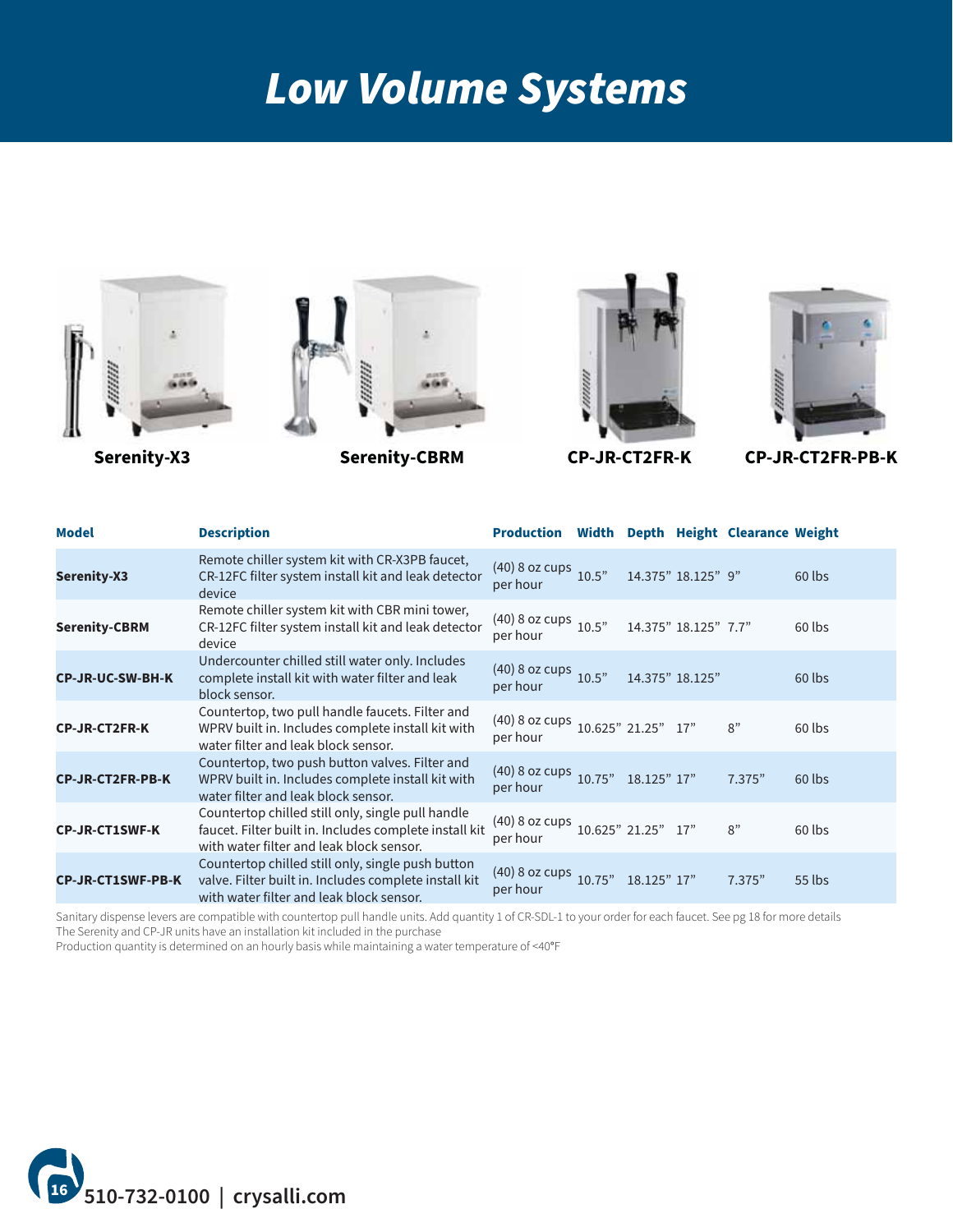## Filtration



| <b>Model</b>     | <b>Description</b>                                                                                                                                                                       |  |  |  |  |
|------------------|------------------------------------------------------------------------------------------------------------------------------------------------------------------------------------------|--|--|--|--|
| <b>CR-24FC</b>   | Twin filter system with compact Fibredyne filters, $3/4$ " inlet & outlet. 17" width x 19" height. 5 gpm, 30,000 gal,<br>TOC & 1/2 micron filtration                                     |  |  |  |  |
| <b>CR-24FCP</b>  | Twin filter system with pre-filter and Fibredyne filters, 3/4" inlet & outlet. 22" width x 19" height. 5 gpm, 30,000<br>gal, TOC & 1/2 micron filtration                                 |  |  |  |  |
| <b>CR-14FC</b>   | Single filter system with compact Fibredyne filters, $3/4$ " inlet & outlet. 8" width x 15" height. 2.5 gpm, 15,000<br>gal, TOC & 1/2 micron filtration. For the CP2000 series only      |  |  |  |  |
| <b>CR-14FCP</b>  | Single filter system with pre-filter and Fibredyne filters, 3/4" inlet & outlet. 14" width x 15" height. 2.5 gpm,<br>15,000 gal, TOC & 1/2 micron filtration. For the CP2000 series only |  |  |  |  |
| 4FC              | Replacement water filter. High capacity 15,000 gallon. Fibredyne cartridge                                                                                                               |  |  |  |  |
| 4FC-L            | Replacement water filter. Lead reduction                                                                                                                                                 |  |  |  |  |
| 2FC              | Replacement water filter. 6,000 gallon capacity. Compact Fibredyne cartridge. For the CP-JR models only                                                                                  |  |  |  |  |
| <b>ECP5-10</b>   | Replacement water filter. Pleated pre-filter. 10 inches                                                                                                                                  |  |  |  |  |
| CR-2.5X10PLTD-AG | Replacement water pre-filter, electropositive fibrous filter media with high particle removal efficiency as well<br>as high dirt holding capacity. 10 inches                             |  |  |  |  |

Additional and custom configured water filtration systems for individual water quality needs are available.

The use of non Crysalli approved water filter systems can result in undesirable water quality and product performance.

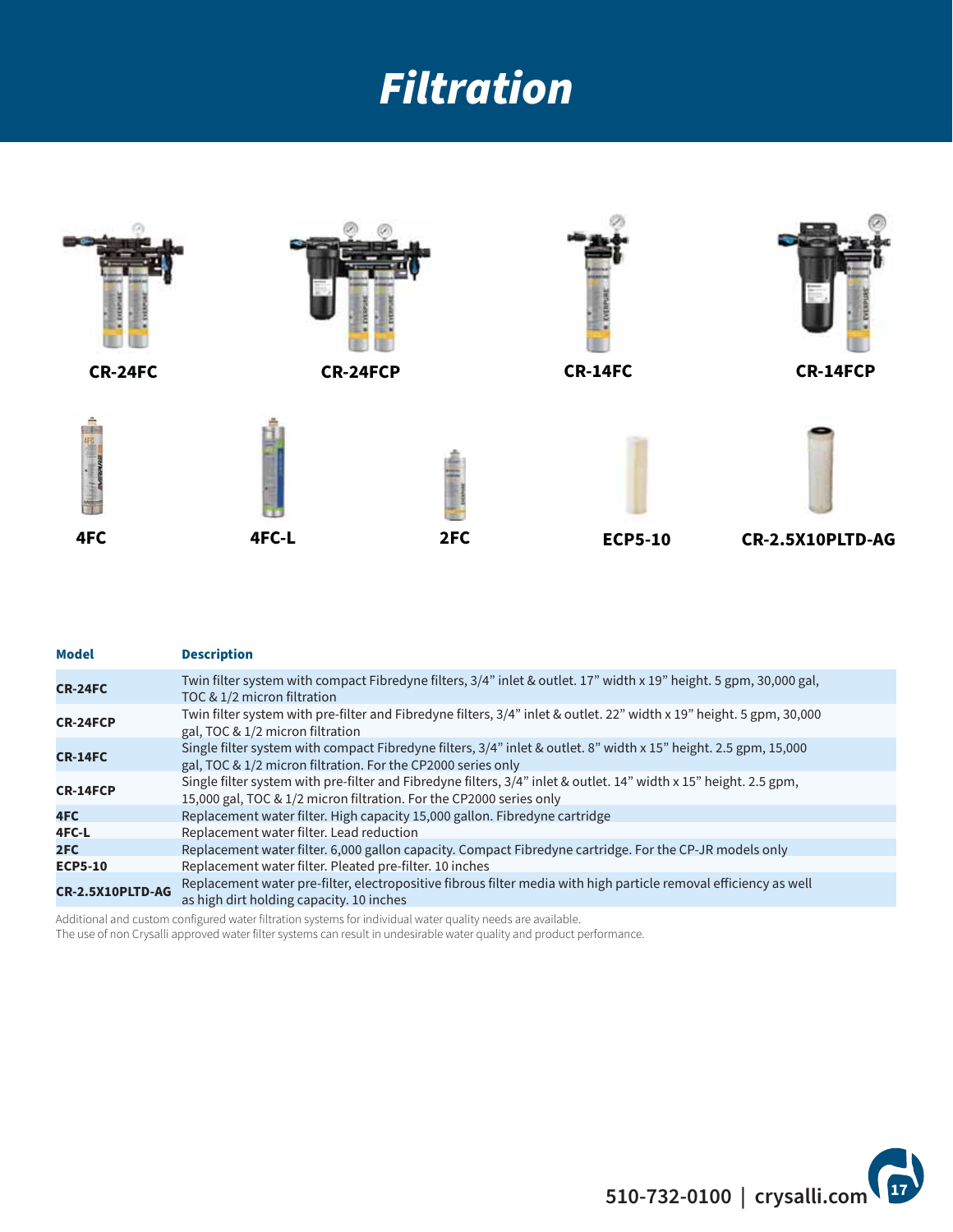## Accessories



| × | ×<br>e e |  |
|---|----------|--|

#### **Model Description**

| <b>CR-SDL-1</b>                  | Sanitary dispense lever for use with SSX0101-HEX-SC and X0101-B-HEX on CR-1<br>and CR-2 countertop units and CM-V2W. Lever only                      |
|----------------------------------|------------------------------------------------------------------------------------------------------------------------------------------------------|
| <b>CR-SDL-SSX1</b>               | Sanitary dispense lever with self closing SSX0101-HEX-SC faucet and shank, for<br>retro fit on CBR and other draft towers. Lever with SSX0101 faucet |
| <b>X100306C CHROME SPARKLING</b> | Ergonomic chrome tap handle. Sparkling water graphic                                                                                                 |
| X100306C CHROME STILL            | Ergonomic chrome tap handle. Chilled still water graphic                                                                                             |
| <b>X100306C CHROME CHILLED</b>   | Ergonomic chrome tap handle. Still water graphic                                                                                                     |
| <b>CR-MDLN-V1</b>                | For CBR-V1, one straight medallion holder. Specify water type                                                                                        |
| <b>CR-MDLN-V2</b>                | For CBR-V2, two straight medallion holders. Sparkling and chilled still                                                                              |
| <b>CR-MDLN-V3</b>                | For CBR-V3, three straight medallion holders. Sparkling, chilled and ambient still                                                                   |

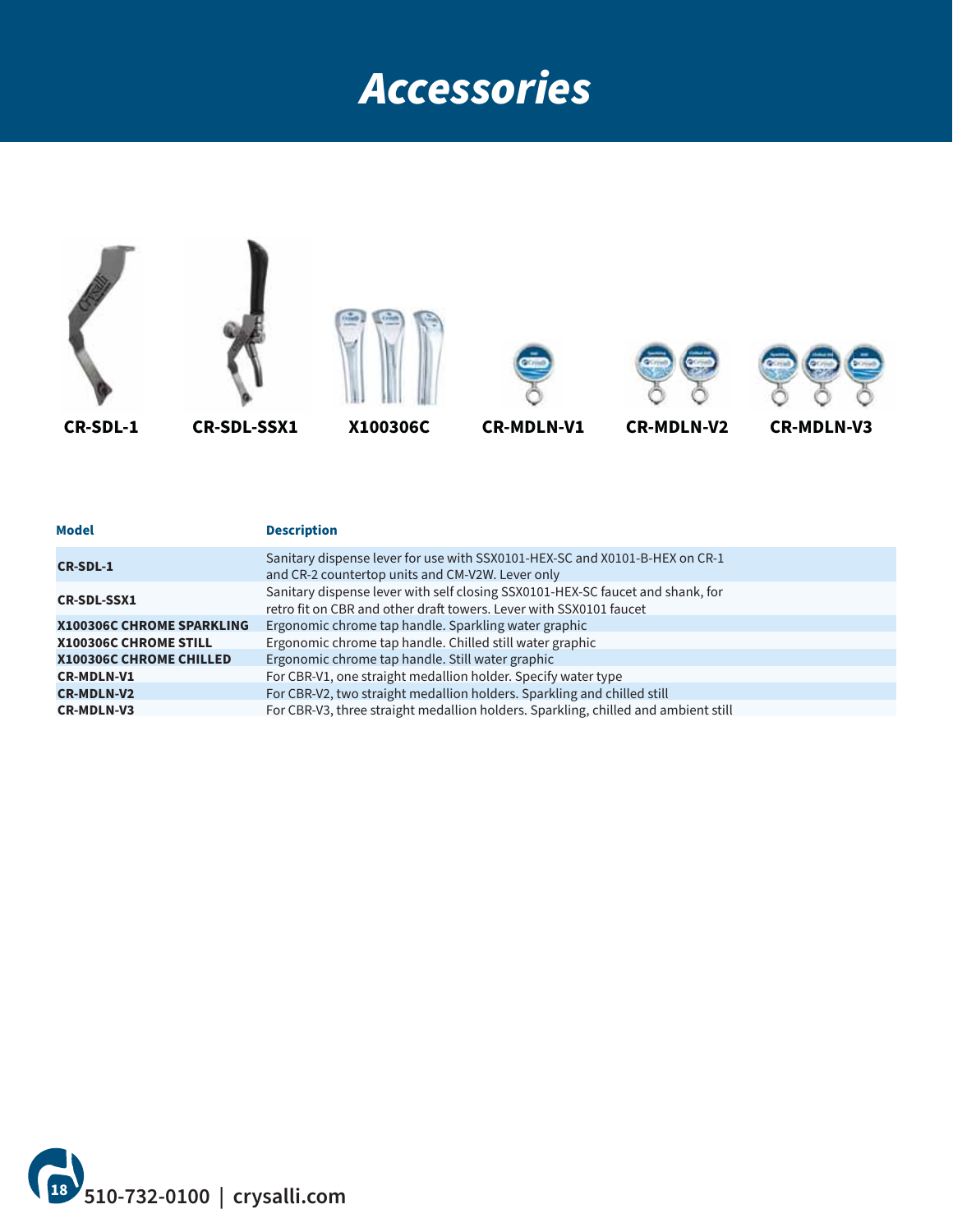## Accessories



| <b>Model</b>          | <b>Description</b>                                                                                                                          |
|-----------------------|---------------------------------------------------------------------------------------------------------------------------------------------|
| <b>CR-ABUCM</b>       | Air baffle accessory kit for remote chillers CR-UCM1 and CR-UCM2                                                                            |
| <b>CR-TFB1</b>        | Thermostatic fan box for additional air circulation in cabinets, use with remote chillers                                                   |
| <b>CR-WMB1</b>        | Wall mounting bracket for the CR-UCM1                                                                                                       |
| <b>CR-WMB2</b>        | Wall mounting bracket for the CR-UCM2                                                                                                       |
| <b>CR-WMB-18X18SS</b> | Wall mounting bracket for the CR-804-023 and CR-804-026 water boost system                                                                  |
| CR-804-002            | Low volume water boost system. 21 oz. accumulator tank, 1 amp max                                                                           |
| CR-804-023            | Medium water boost system, 2 gal accumulator tank, replaceable bladder, 1 amp max                                                           |
| CR-804-026            | Water boost system, 6 gal accumulator tank, replaceable bladder, 1 amp max                                                                  |
| <b>CR-LBS10JG</b>     | In-line leak detector with auto shut-off. For use with any Crysalli chiller system (Included in install kits)                               |
| <b>S0747-SET</b>      | 4.25" leg kit. (Standard legs on the CR-UCM1, CR-1, and CR-2 series chillers)                                                               |
| <b>S1318-SET</b>      | Adjustable cushion feet. (Standard feet on the CR-UCM2 series chillers)                                                                     |
| <b>PASVPP6</b>        | Angle stop adapter splice                                                                                                                   |
| <b>CR-BPFK</b>        | Crysalli water filter system bypass fitting kit                                                                                             |
| <b>CR-CTAC-2CK</b>    | CO2 cylinder auto change device. Includes hoses with check valves fittings, wall bracket and<br>CR-3741 high pressure primary CO2 regulator |
| <b>CR-CWB1</b>        | One CO2/N2 gas cylinder safety wall bracket                                                                                                 |
| <b>CR-CWB2</b>        | Two CO2/N2 gas cylinder safety wall bracket                                                                                                 |
| <b>CR-4L38</b>        | Four 3/8" lines in insulated 2" diameter trunk line. Two product lines, and re-circulating lines                                            |
| <b>CR-3741</b>        | Primary high pressure regulator                                                                                                             |
| <b>CR-T5261SN</b>     | Secondary CO2 regulator                                                                                                                     |
| <b>CR-OFP-CP</b>      | Small stainless steel overflow drip pan for CR-UCW, CP2000-UC, CP-JR-UC (dimensions 16"W x 21.5"D x 2"H)                                    |
| <b>CR-OFP-1</b>       | Medium stainless steel overflow drip pan for CR-UCM1 (dimensions 16"W x 25.5"D x 2"H)                                                       |
| <b>CR-OFP-2</b>       | Large stainless steel overflow drip pan for CR-UCM2 & CR-UCM2-SW-2 (dimensions 22.5"W x 24"D x 2"H)                                         |
| <b>CR-OFP-2S96</b>    | X-Large stainless steel drip pan for CR-UCM2-S0096 (dimensions 22.5"W x 28.5"D x 2"H)                                                       |
|                       |                                                                                                                                             |

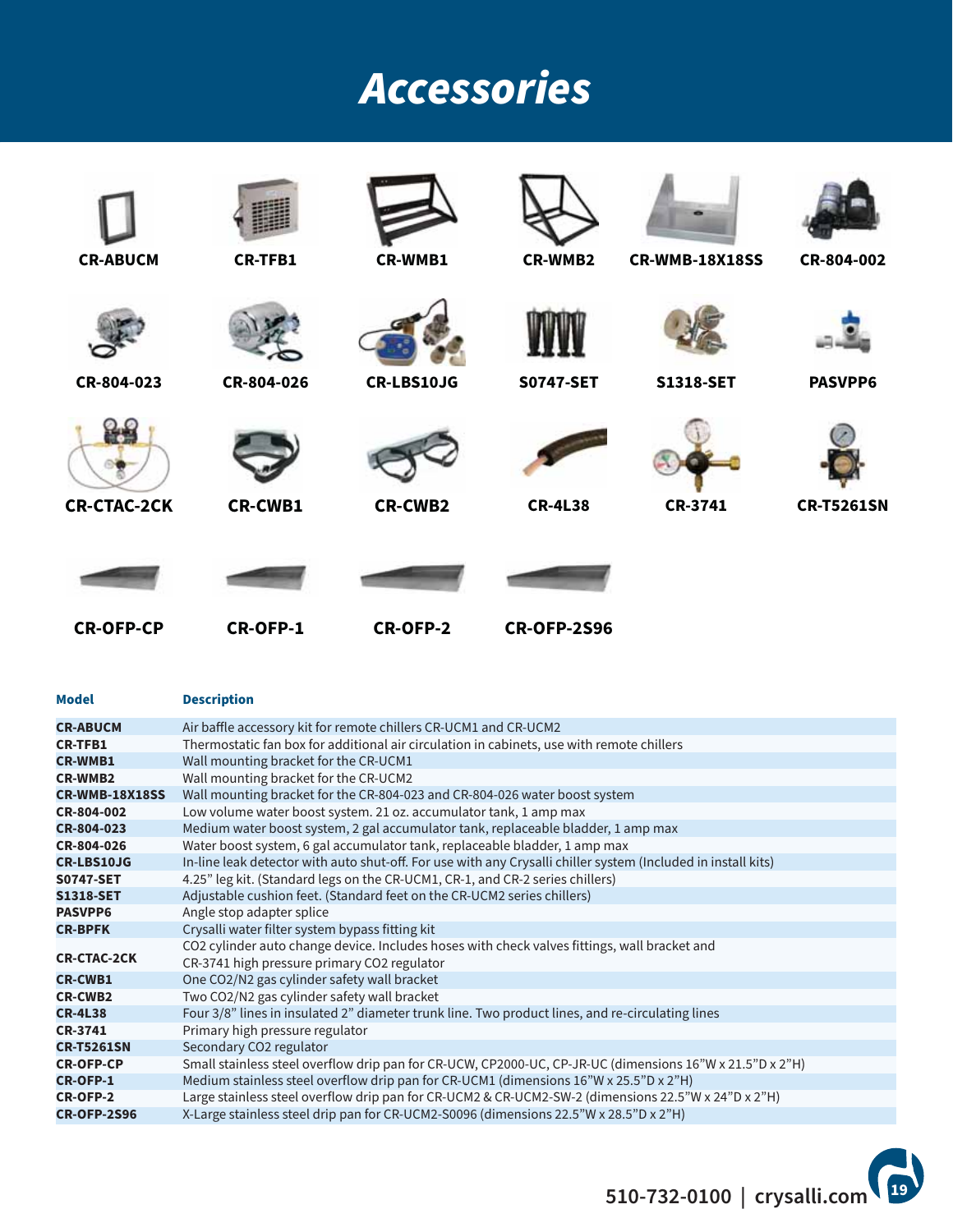

## *Specialty Coffee*

| <b>ProFusion Systems</b> |  |
|--------------------------|--|
| Accessories              |  |

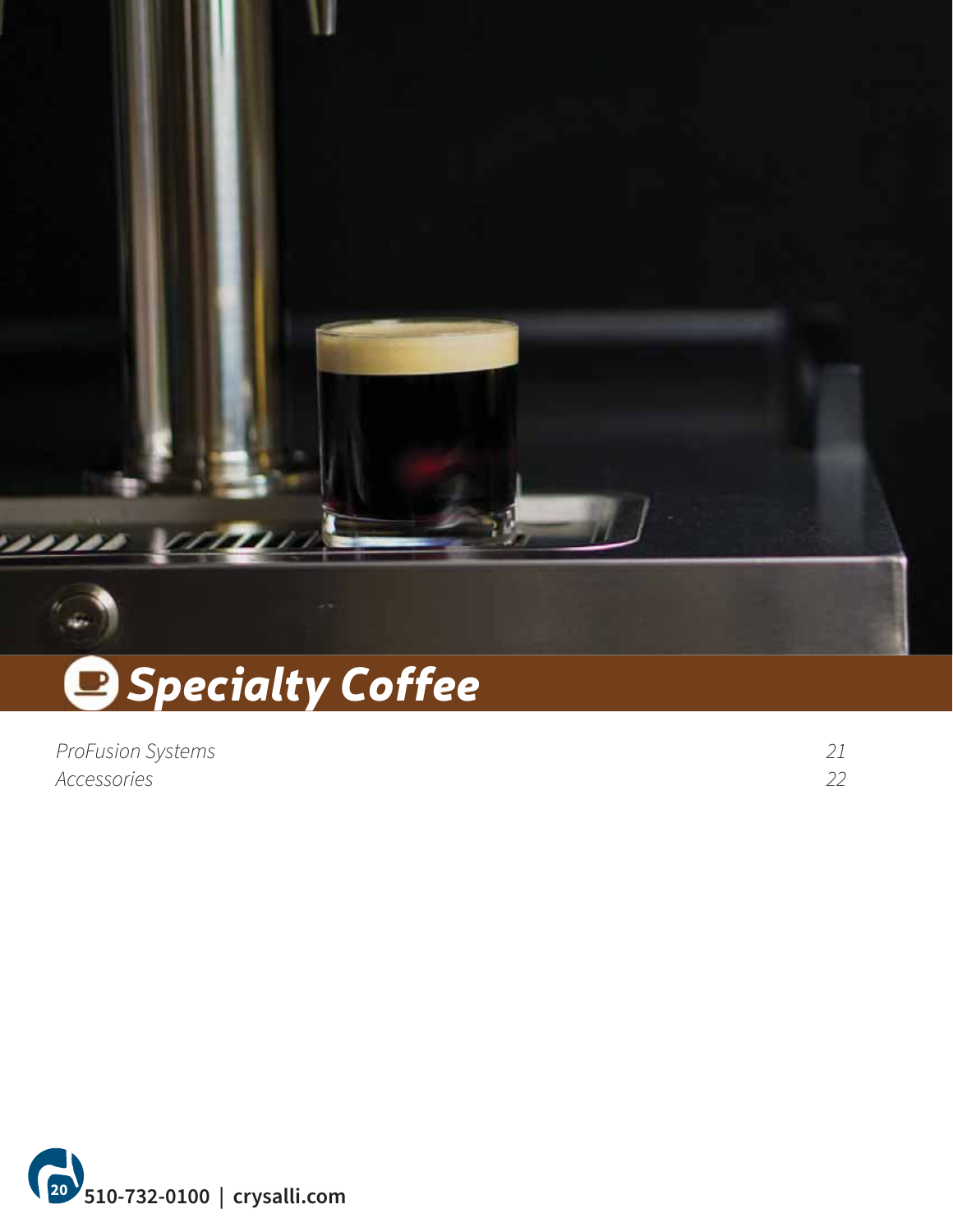## ProFusion Systems

The ProFusion system uses one cold keg of cold brew coffee, tea or your craft beverage of choice and dispenses two different style beverages from a single keg (Nitrogenated or lightly carbonated, and Still Beverage on Tap). ProFusion Injector equipped with two secondary regulators, feeding both the keg and injector. Built in stainless steel particulate filter, 50 micron, washable and reusable.







**iN2-2P**



**iN2-TK2P-P iN2-TK2P-D** **iN2-DD2P-P CR-1-iN2-2P iN2-DD2P-D**

| <b>Model</b>       | <b>Description</b>                                                       | <b>Width</b> | <b>Depth</b> | <b>Height</b> | Weight    | <b>Clearance</b> |
|--------------------|--------------------------------------------------------------------------|--------------|--------------|---------------|-----------|------------------|
| <b>iN2-2P</b>      | ProFusion injection device                                               | 10.5"        | 4.5"         | 12.75"        | 60 lbs    |                  |
| iN2-TK2P-P         | ProFusion beverage dispensing tapping kit with<br>premix tank couplers   | 10.5"        | 4.5"         | 12.75"        | 60 lbs    | 8"               |
| iN2-TK2P-D         | ProFusion beverage dispensing tapping kit with "D"<br>style keg couplers | 10.5"        | 4.5"         | 12.75"        | 60 lbs    | 8"               |
| iN2-DD2P-P         | ProFusion beverage dispensing system with premix<br>tank couplers        | 24"          | 30.125"      | 49.25"        | 174 lbs   | 8"               |
| iN2-DD2P-D         | ProFusion beverage dispensing system with "D" style<br>keg couplers      | 24"          | 30.125"      | 49.25"        | 174 lbs   | 8"               |
| <b>CR-1-iN2-2P</b> | ProFusion beverage dispensing countertop system                          | 12.38"       | 27.5"        | 25"           | $115$ lbs | 8.5"             |

| <b>Model</b>            | <b>Description</b>                                            |
|-------------------------|---------------------------------------------------------------|
| <b>CR-KIT-CR1-IN2-P</b> | Installation kit for: CR-1-iN2-2P with premix tank couplers   |
| <b>CR-KIT-CR1-IN2-D</b> | Installation kit for: CR-1-iN2-2P with "D" style keg couplers |

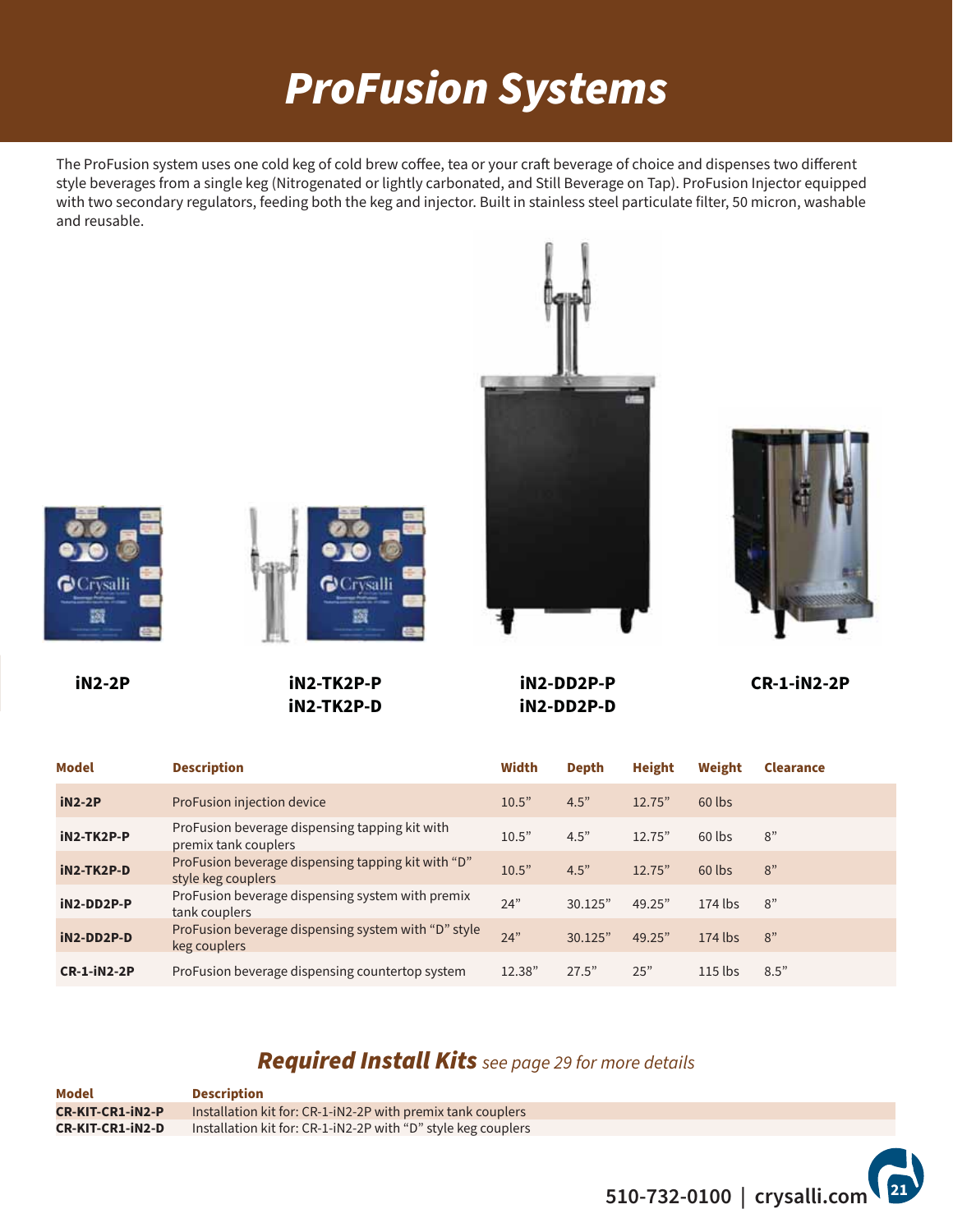## Accessories



#### **Description Model**

| <b>CR-PMT-2.5G</b>    | Premix tank, ball lock coupler style, 2.5 gallon                                                            |
|-----------------------|-------------------------------------------------------------------------------------------------------------|
| <b>CR-PMT-5G</b>      | Premix tank, ball lock coupler style, 5 gallon                                                              |
| CR-10-1591            | 1-2 cold brew system cleaner and sanitizer                                                                  |
| <b>CR-BLC-G</b>       | Inlet gas ball lock coupler, coupler for pre-mix tanks                                                      |
| <b>CR-BLC-L</b>       | Outlet liquid ball lock coupler, coupler for pre-mix tanks                                                  |
| <b>CR-220DSS</b>      | Stainless steel "D" style keg coupler, for standard domestic kegs                                           |
| <b>CLM-V2-N2</b>      | 3" column tower with 304 stainless steel stout style faucets                                                |
| <b>CR-G26SS</b>       | 304 stainless steel stout style faucet for N2 beverages, no shank                                           |
|                       | <b>CR-F2S-G26SS-N2</b> Industrial style, stainless steel, two tap pipe tower with N2 faucets                |
| <b>CR-SSX0101-HEX</b> | 304 stainless steel faucet & shank assembly with flow control for premix beverages, water, and self service |
| <b>CR-742N</b>        | Primary regulator for nitrogen tank                                                                         |
|                       | N2 tank auto changeover device, 2 cylinder kit. Comes with two 36" hoses, two tank wrenches,                |
| <b>CR-NTAC-2CK</b>    | wall mount bracket, and a primary N2 regulator                                                              |
| <b>CR-CWB1</b>        | One CO2/N2 gas cylinder safety wall bracket                                                                 |
| <b>CR-CWB2</b>        | Two CO2/N2 gas cylinder safety wall bracket                                                                 |
|                       |                                                                                                             |

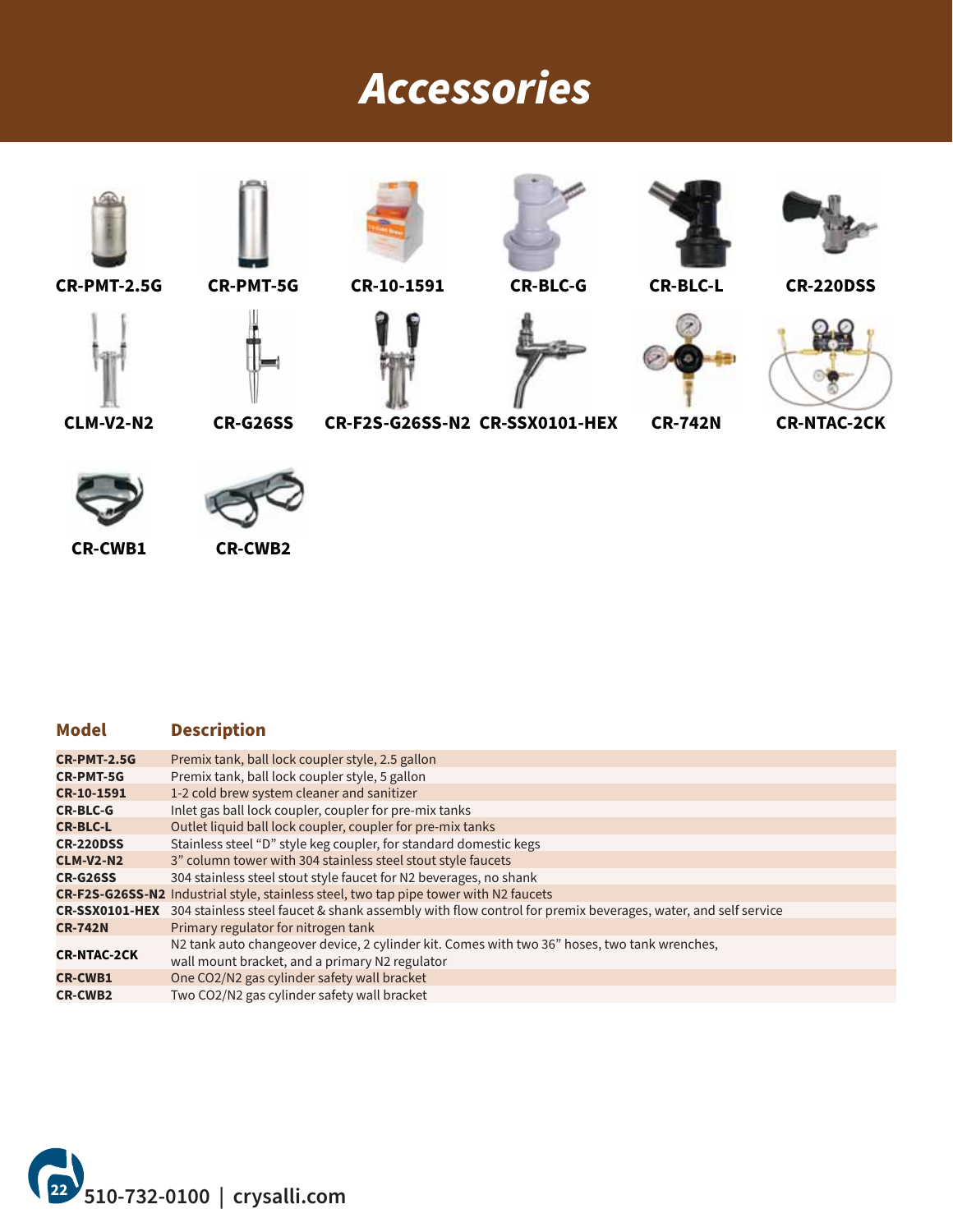

# *Beverage Dispense Systems*

| <i>Post Mix Towers</i> | 24  |
|------------------------|-----|
| Cold Carb Chillers     | 25. |
| Non-carb Chillers      | 26  |
| Accessories            |     |

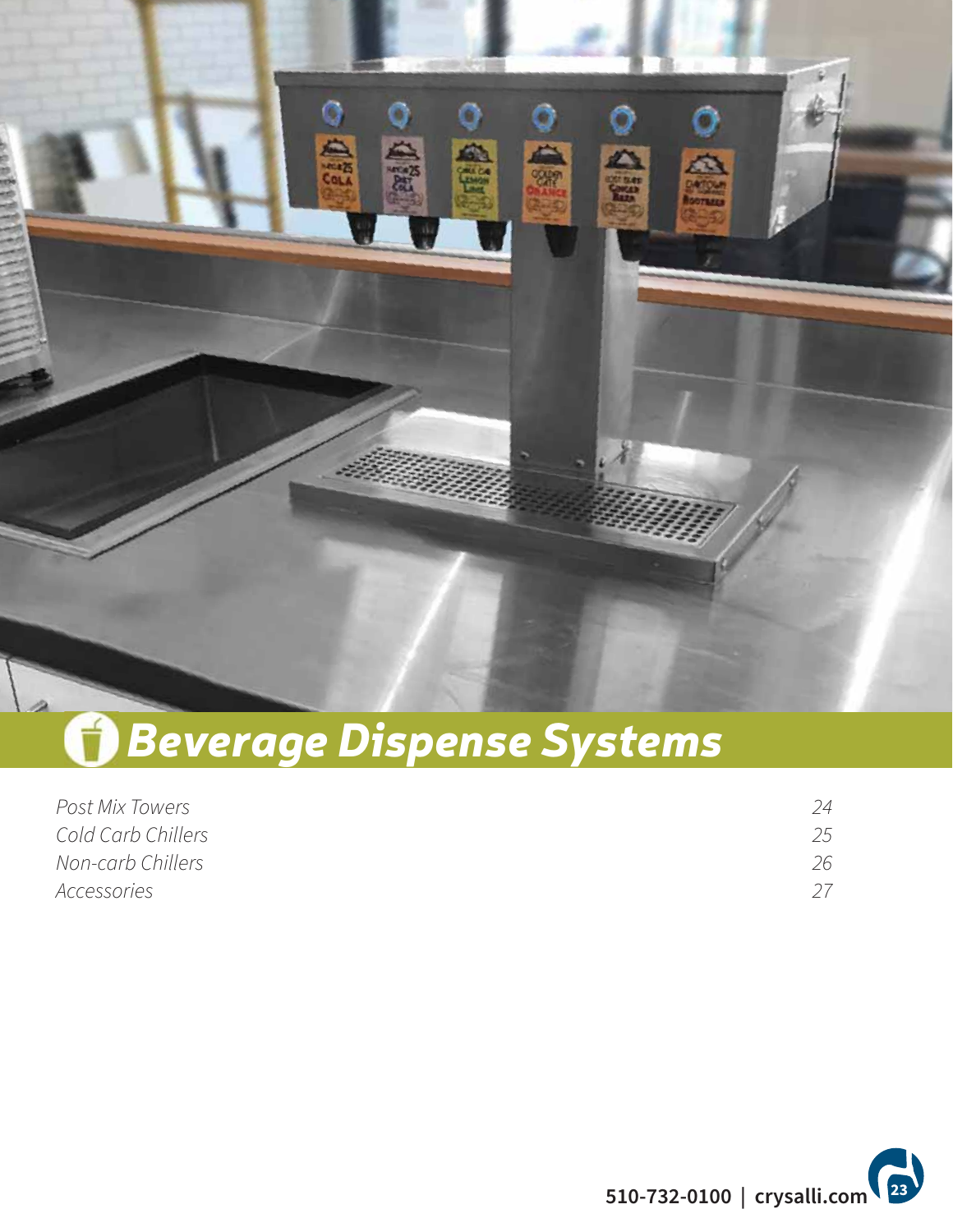## Post Mix Towers

Crysalli has a variety of durable, commercial grade, stainless steel post mix dispense "T" towers with LED dispense buttons and an integrated base and drip pan . The dispense towers come standard in with 4, 6 or 8 valves but custom configurations are available. Pair your post mix dispense tower with a Crysalli "Cold Carb" Beverage Dispense chiller for optimum chilling and carbonation.



**CM-T-4V-PBV CM-T-6V-PBV CM-T-8V-PBV**

| Model              | <b>Description</b>                                                                                    |     |                             | Width Depth Height Clearance Price |  |
|--------------------|-------------------------------------------------------------------------------------------------------|-----|-----------------------------|------------------------------------|--|
| <b>CM-T-4V-PBV</b> | Four valve, postmix soda, "T" tower with LED dispense buttons and an<br>integrated base and drip pan  |     | 20" 12" 17.375" 10"         |                                    |  |
| <b>CM-T-6V-PBV</b> | Six valve, postmix soda, "T" tower with LED dispense buttons and an<br>integrated base and drip pan   | 20" | $12"$ $17.375"$ $10"$       |                                    |  |
| <b>CM-T-8V-PBV</b> | Eight valve, postmix soda, "T" tower with LED dispense buttons and an<br>integrated base and drip pan |     | $20"$ $12"$ $17.375"$ $10"$ |                                    |  |

Insulated bundles are comprised of flushable barrier tubes for your syrups, flavors, carbonated and non carbonated water. There are also coolant recirculation tubes strategically placed and designed to provide optimum cooling. A tear-resistant aluminized film wrap over the group of tubes further enhances the insulating properties of the 3/4" thick tubular foam sleeve and a black extruded jacket with a slip agent.



**CBDS-06002 CBDS-08002 CBDS-10004**

| <b>Model</b>      | <b>Description</b>                                                               |
|-------------------|----------------------------------------------------------------------------------|
| <b>CBDS-06002</b> | Insulated bundle with barrier tubing (six 3/8" OD product and two 3/8" recirc)   |
| <b>CBDS-08002</b> | Insulated bundle with barrier tubing (eight 3/8" OD product and two 3/8" recirc) |
| <b>CBDS-10004</b> | Insulated bundle with barrier tubing (ten 3/8" OD product and four 3/8" recirc)  |

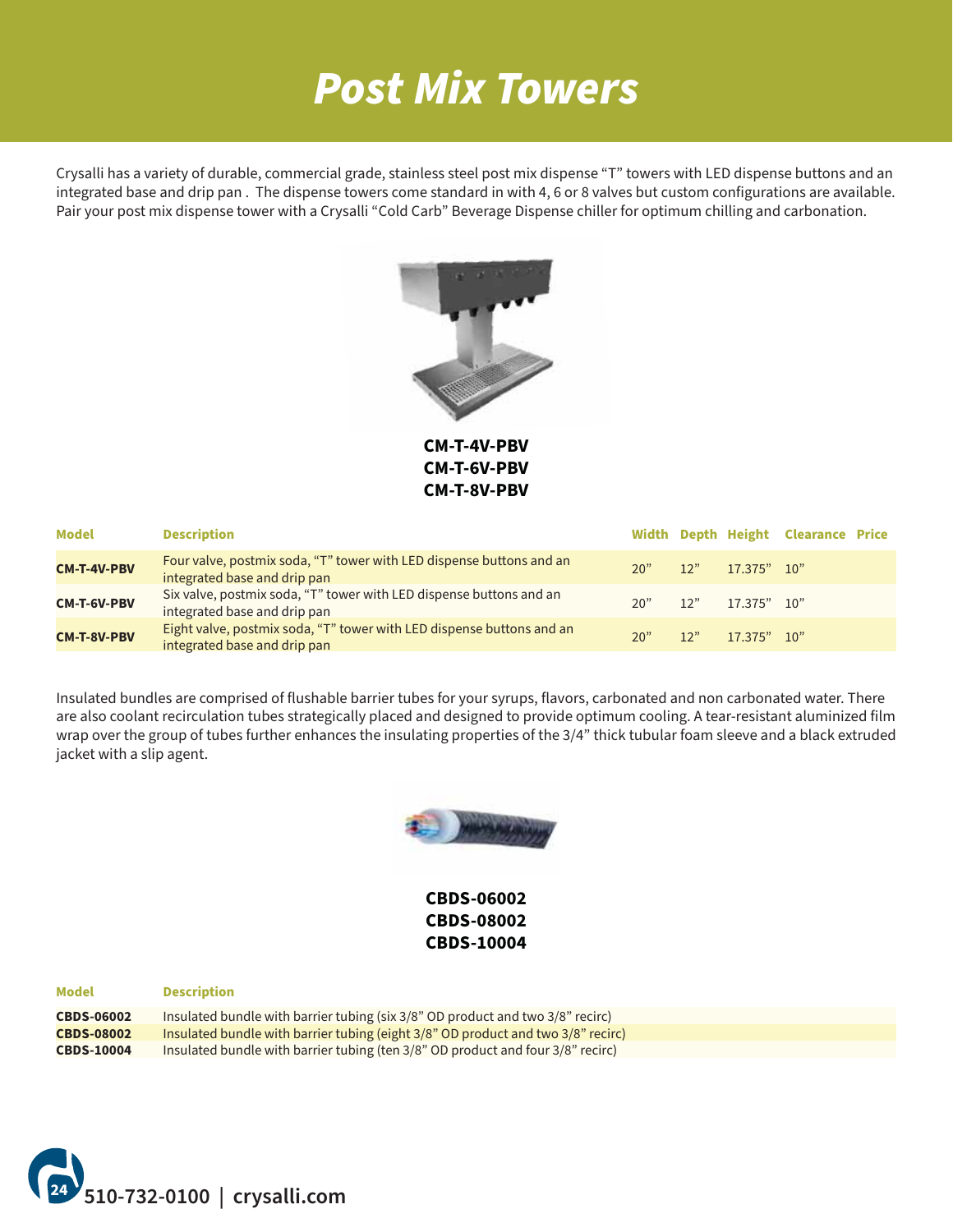## Cold Carb Chillers

The Crysalli remote and undercounter, cold carb, recirculation systems flash chill the incoming water and syrups to 34°F – 40°F and maintains the temperature from the chiller to the beverage dispenser. With these systems you do not need a cold plate, freeing up counter space and reduces ice consumption.





**CBDS-P2000-R-UC-R4 CBDS-P2000-R-UC-R6**

**CBDS-UCM1-R4 CBDS-UCM1-R6**





**CBDS-UCM2-2CL-R6 CBDS-UCM2-2CL-R8**

**CBDS-UCM2-2CL-S0096-R6 CBDS-UCM2-2CL-S0096-R8**

| <b>Model</b>                  | <b>Description</b>                                                                                                                                                                                         |                |       |       | Width Depth Height Weight |
|-------------------------------|------------------------------------------------------------------------------------------------------------------------------------------------------------------------------------------------------------|----------------|-------|-------|---------------------------|
| <b>CBDS-P2000-R-UC-R4</b>     | Undercounter Cold Carb Chiller with 4 syrup cooling coils.<br>Capacity: 1, 12oz. drink per minute; 3.0 oz per sec flow with a dispense<br>temperature of <40°F. (Max 50, 12oz. drinks at this duty cycle)  | $11.75"$ 17.5" |       | 16.5" | 80 lbs                    |
| <b>CBDS-P2000-R-UC-R6</b>     | Undercounter Cold Carb Chiller with 6 syrup cooling coils.<br>Capacity: 1, 12oz. drink per minute; 3.0 oz per sec flow with a dispense<br>temperature of <40°F. (Max 50, 12oz. drinks at this duty cycle)  | $11.75"$ 17.5" |       | 16.5" | 80 lbs                    |
| <b>CBDS-UCM1-R4</b>           | Remote Cold Carb Chiller with 4 syrup cooling coils.<br>Capacity: 1.5, 12oz. drinks per minute; 3.0 oz per sec flow with a dispense 12"<br>temperature of <40°F. (Max 80, 12oz. drinks at this duty cycle) |                | 23.5" | 24.5" | $115$ lbs                 |
| <b>CBDS-UCM1-R6</b>           | Remote Cold Carb Chiller with 6 syrup cooling coils.<br>Capacity: 1.5, 12oz. drinks per minute; 3.0 oz per sec flow with a dispense 12"<br>temperature of <40°F. (Max 80, 12oz. drinks at this duty cycle) |                | 23.5" | 24.5" | $115$ lbs                 |
| <b>CBDS-UCM2-2CL-R6</b>       | Remote Cold Carb Chiller with 6 syrup cooling coils.<br>Capacity: 3, 12oz. drinks per minute; 3.0 oz per sec flow with a dispense<br>temperature of <40°F. (Max 145, 12oz. drinks at this duty cycle)      | 20"            | 20"   | 20"   | 165 lbs                   |
| <b>CBDS-UCM2-2CL-R8</b>       | Remote Cold Carb Chiller with 8 syrup cooling coils.<br>Capacity: 3, 12oz. drinks per minute; 3.0 oz per sec flow with a dispense<br>temperature of <40°F. (Max 145, 12oz. drinks at this duty cycle)      | 20"            | 20"   | 20"   | 165 lbs                   |
| <b>CBDS-UCM2-2CL-S0096-R6</b> | Remote Cold Carb Chiller with 6 syrup cooling coils.<br>Capacity: 3, 12oz. drinks per minute; 3.0 oz per sec flow with a dispense<br>temperature of <40°F. (Max 130, 12oz. drinks at this duty cycle)      | 20"            | 26"   | 20"   | 165 lbs                   |
| <b>CBDS-UCM2-2CL-S0096-R8</b> | Remote Cold Carb Chiller with 8 syrup cooling coils.<br>Capacity: 3, 12oz. drinks per minute; 3.0 oz per sec flow with a dispense<br>temperature of <40°F. (Max 130, 12oz. drinks at this duty cycle)      | 20"            | 26"   | 20"   | $165$ lbs                 |

| <b>Model</b>               | <b>Description</b>                                                                |
|----------------------------|-----------------------------------------------------------------------------------|
| <b>CBDS-KIT-P2000-R4/6</b> | Installation kit for: CBDS-P2000-R-UC-R4, CBDS-P2000-R-UC-R6                      |
| <b>CBDS-KIT-R4/6</b>       | Installation kit for: CBDS-UCM1-R4, CBDS-UCM1-R6                                  |
| CBDS-KIT-2CL-R6/8          | Installation kit for: CBDS-UCM2-2CL-R6, CBDS-UCM2-2CL-R8, CBDS-UCM2-2CL-S0096-R6, |
|                            | CBDS-UCM2-2CL-S0096-R8                                                            |

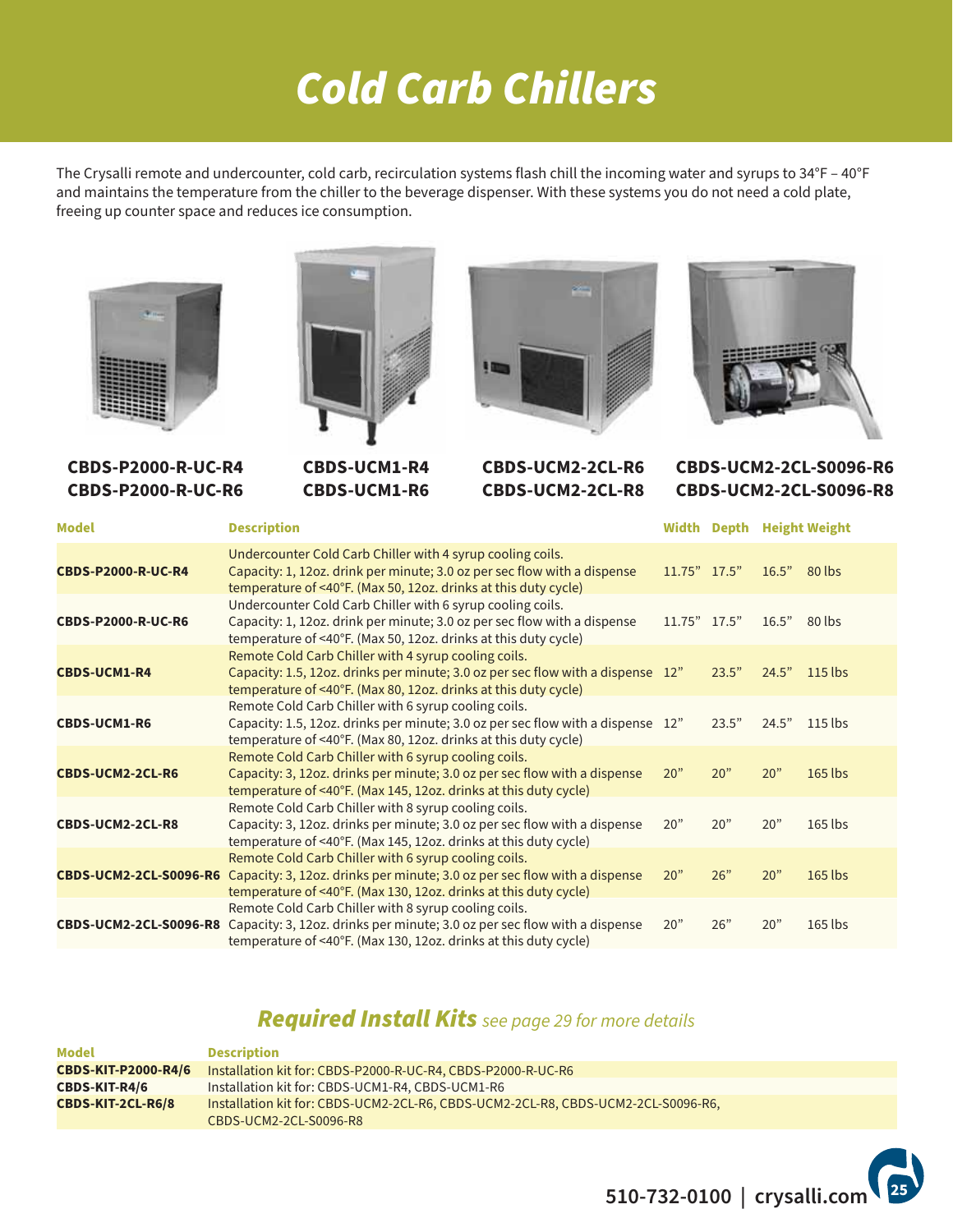## Non-carb Chillers



**CBDS-P2000-SW-4 CBDS-P2000-SW-6**



**CBDS-UCW-4 CBDS-UCW-6**



**CBDS-UCM2-SW-2CL-6 CBDS-UCM2-SW-2CL-8**

| <b>Model</b>           | <b>Description</b>                                                                                                                                                                              | Width          |                |       | Depth Height Weight |
|------------------------|-------------------------------------------------------------------------------------------------------------------------------------------------------------------------------------------------|----------------|----------------|-------|---------------------|
| <b>CBDS-P2000-SW-4</b> | Undercounter chiller with 4 syrup cooling coils; Capacity: 1, 12 oz. drink<br>per minute; 3.0 oz per sec flow with a dispense temperature of <45 (Max<br>50, 12oz, drinks at this duty cycle)   | $11.75"$ 17.5" |                | 16.5" | 80 lbs              |
| CBDS-P2000-SW-6        | Undercounter chiller with 6 syrup cooling coils; Capacity: 1, 12 oz. drink<br>per minute; 3.0 oz per sec flow with a dispense temperature of <45 (Max<br>50, 12oz, drinks at this duty cycle)   | $11.75"$ 17.5" |                | 16.5" | 80 lbs              |
| <b>CBDS-UCW-4</b>      | Remote chiller with 4 syrup cooling coils; Capacity: 1.5, 12 oz. drinks per<br>minute; 3.0 oz per sec flow with a dispense temperature of <45 (Max 115, 12"<br>12oz, drinks at this duty cycle) |                | $18.75"$ 24.5" |       | 85 lbs              |
| <b>CBDS-UCW-6</b>      | Remote chiller with 6 syrup cooling coils; Capacity: 1.5, 12 oz. drinks per<br>minute; 3.0 oz per sec flow with a dispense temperature of <45 (Max 115, 12"<br>12oz, drinks at this duty cycle) |                | 18.75"         | 24.5" | 85 lbs              |
| CBDS-UCM2-SW-2CL-6     | Remote chiller with 6 syrup cooling coils; Capacity: 3, 12 oz. drinks per<br>minute; 3.0 oz per sec flow with a dispense temperature of <45 (Max 215,<br>12oz, drinks at this duty cycle)       | 20"            | 20"            | 20"   | $135$ lbs           |
| CBDS-UCM2-SW-2CL-8     | Remote chiller with 8 syrup cooling coils; Capacity: 3, 12 oz. drinks per<br>minute; 3.0 oz per sec flow with a dispense temperature of <45 (Max 215,<br>12oz, drinks at this duty cycle)       | 20"            | 20"            | 20"   | $135$ lbs           |

| Model                    | <b>Description</b>                                                             |
|--------------------------|--------------------------------------------------------------------------------|
| <b>CBDS-KIT-SW-4/6</b>   | Installation kit for: CBDS-P2000-SW-4, CBDS-P2000-SW-6, CBDS-UCW-4, CBDS-UCW-6 |
| CBDS-KIT-SW-2CL-6        | Installation kit for: CBDS-UCM2-SW-2CL-6                                       |
| <b>CBDS-KIT-SW-2CL-8</b> | Installation kit for: CBDS-UCM2-SW-2CL-8                                       |

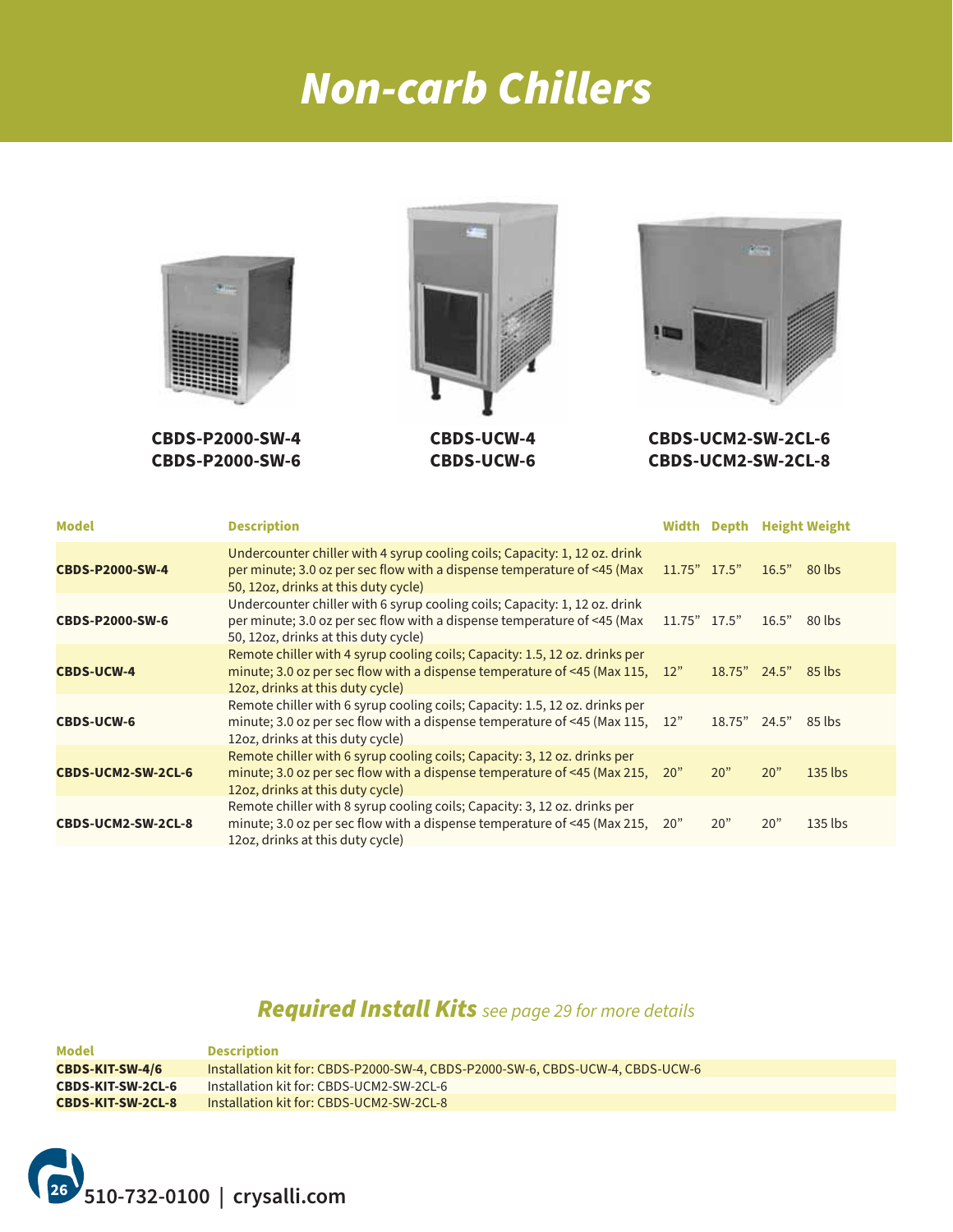## Accessories

### Gas Accessories



| lel |  | <b>Descriptio</b> |  |  |  |
|-----|--|-------------------|--|--|--|
|     |  |                   |  |  |  |

| <b>CR-CTAC-2CK</b> | CO2 cylinder auto change device. Includes hoses with check valves fittings, wall bracket and CR-3741 high<br>pressure primary CO2 regulator |
|--------------------|---------------------------------------------------------------------------------------------------------------------------------------------|
| <b>CR-NTAC-2CK</b> | N2 tank auto changeover device, Includes hoses with check valves fittings, wall bracket and CR-742N high<br>pressure primary N2 regulator   |
| <b>CR-3741</b>     | Primary high pressure regulator                                                                                                             |
| <b>CR-742N</b>     | Primary regulator for nitrogen tank                                                                                                         |
| <b>CR-CWB1</b>     | One CO2/N2 gas cylinder safety wall bracket                                                                                                 |
| <b>CR-CWB2</b>     | Two CO2/N2 gas cylinder safety wall bracket                                                                                                 |
| <b>CR-RP2FAW</b>   | Two product reg panel, with hoses and fittings                                                                                              |
| <b>CR-RP23FAW</b>  | Three product reg panel, with hoses and fittings                                                                                            |

### Backroom BIB Kits



**CR-4V-BIB-KIT CR-6V-BIB-KIT CR-8V-BIB-KIT**

**Model Description**



**CR-4V-BIB-KIT CR-6V-BIB-KIT CR-8V-BIB-KIT** Backroom kit, four Flojet pumps, two wide by two high flat shelves Backroom kit, six Flojet pumps, two wide by two high flat shelves Backroom kit, eight Flojet pumps, two wide by four high flat shelves

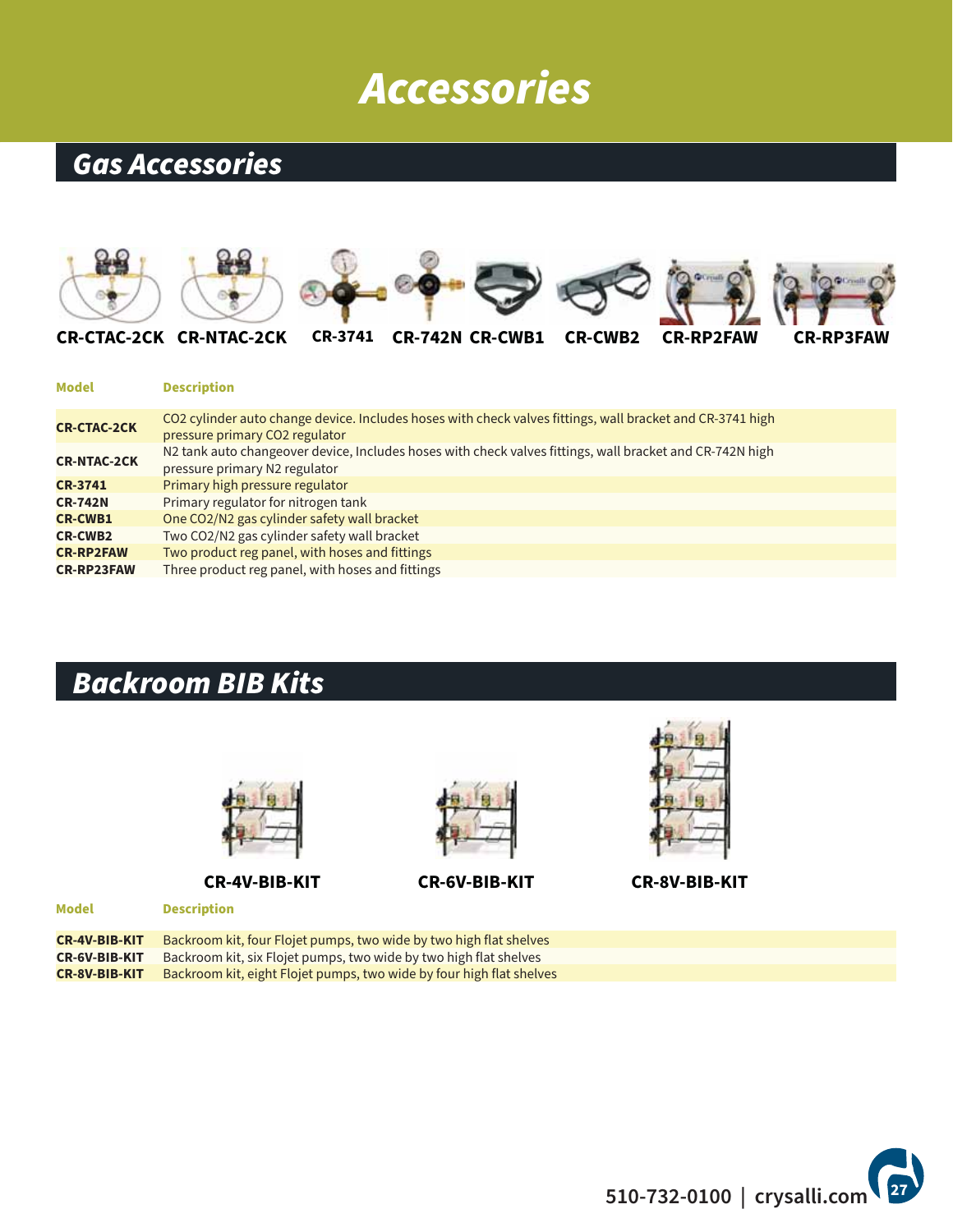## Accessories



### **Overflow Pans**





**CR-OFP-CP CR-OFP-1 CR-OFP-2 CR-OFP-2S96**

| <b>Model</b>       | <b>Description</b>                                                                                       |
|--------------------|----------------------------------------------------------------------------------------------------------|
| <b>CR-OFP-CP</b>   | Small stainless steel overflow drip pan for CR-UCW, CP2000-UC, CP-JR-UC (dimensions 16"W x 21.5"D x 2"H) |
| <b>CR-OFP-1</b>    | Medium stainless steel overflow drip pan for CR-UCM1 (dimensions $16''$ W x $25.5''$ D x $2''$ H)        |
| <b>CR-OFP-2</b>    | Large stainless steel overflow drip pan for CR-UCM2 & CR-UCM2-SW-2 (dimensions 22.5"W x 24"D x 2"H)      |
| <b>CR-OFP-2S96</b> | X-Large stainless steel drip pan for CR-UCM2-S0096 (dimensions 22.5"W x 28.5"D x 2"H)                    |
|                    |                                                                                                          |

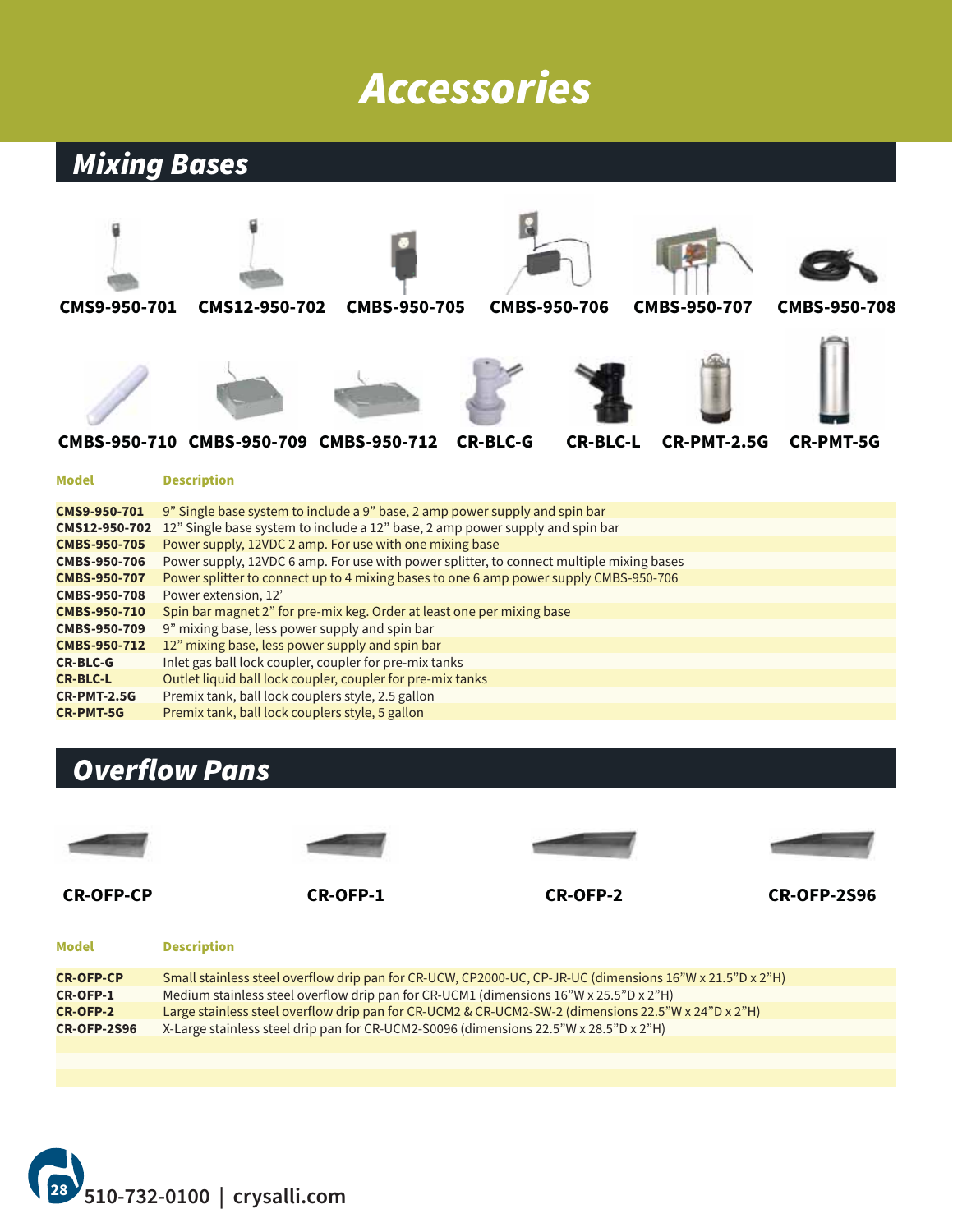## Installation Kit Breakdowns

#### **Model Description**

| <b>CR-KIT-CT</b>         | Installation kit for: CR-1, CR-1-3V, CR-1PB, CR-1PB-3V, CR-2, CR-2-3V, CR-2PB, CR-2PB-3V<br>Includes: LBS-10JG leak block sensor, fittings and oetiker clamps and extra tubing to install the filter<br>systems and countertop unit                                                     |
|--------------------------|-----------------------------------------------------------------------------------------------------------------------------------------------------------------------------------------------------------------------------------------------------------------------------------------|
| <b>CR-KIT-UCM</b>        | Installation kit for: CR-UCM1, CR-UCM2, CR-UCM2-2CL, CR-UCM2-S0096, CR-UCM2-2CL-S0096<br>Includes: LBS-10JG leak block sensor, 5 ft of CR-4L38 trunkline, various fittings and oetiker clamps, extra<br>tubing and insulation to install the filter system, CR-UCM# and CBR or CM tower |
| <b>CR-KIT-SWCT</b>       | Installation kit for: CR-1SW, CR-1SW-PB, CR-2SW, CR-2SW-PB<br>Includes: LBS-10JG leak block sensor, various fittings and oetiker clamps, and extra tubing. Chilled still<br>water units only                                                                                            |
| <b>CR-KIT-SWUC</b>       | Installation kit for: CR-UCW-BH, CR-UCM2-SW-2, CP2000-SW-BH<br>Includes: LBS-10JG leak block sensor, 5 ft of CR-4L38 trunkline, various fittings and oetiker clamps,<br>adapters, and extra tubing. Chilled still water units only                                                      |
| <b>CR-KIT-CPS</b>        | Installation kit for: CR-CPS-DI, CR-CPS-FS, CR-CPSW-DI<br>Includes: water filter fittings, angle stop adaptor and 8 ft 3/8" hose                                                                                                                                                        |
| <b>CR-KIT-CPCT</b>       | Installation kit for: CP2000-CT2, CP2000-CT2-PB, CP2000-CT3, CP2000-CT3-PB<br>Includes: LBS-10JG leak block sensor, water pressure reducer valve, fittings needed to complete the<br>installation of CR-14FC filter system to countertop CP2000's, and extra tubing                     |
| <b>CR-KIT-CPUC</b>       | Installation kit for: CP2000-R-UC-BH and CP2000-SW-BH<br>Includes: LBS-10JG leak block sensor, water pressure reducer valve, fittings needed to complete the<br>installation of CR-14FC filter system to remote chiller CP2000-R-UC-BH and tower or faucet, and extra tubing            |
| <b>CBR2-FKM-V2</b>       | Fittings kit for adding a second CBR-V2C or other 2 valve dispenser tower off the trunkline from a single<br>UCM remote chiller                                                                                                                                                         |
| <b>CBR2-FKM-V3</b>       | Fitting kit for adding a second CBR-V3C or other 3 valve dispenser tower off the trunkline from a single<br>UCM remote chiller                                                                                                                                                          |
| <b>CR-KIT-CR1-IN2-P</b>  | Installation kit for: CR-1-IN2-2P<br>Includes: CR-742 primary nitrogen regulator, plumbing connections, and includes two premix tank<br>connections (gas and liquid)                                                                                                                    |
| <b>CR-KIT-CR1-IN2-D</b>  | Installation kit for: CR-1-IN2-2P<br>Includes: CR-742 primary nitrogen regulator, plumbing connections, and includes one D style keg connector                                                                                                                                          |
|                          | Installation kit for: CBDS-P2000-R-UC-R4, CBDS-P2000-R-UC-R6<br>CBDS-KIT-P2000-R4/6 Includes: Beverage hose, stainless steel fittings, barbed splicers, U-bend, oetiker clamps, John Guest<br>fittings, leak block detector, 50 PSI water pressure reducer valve, insulation tape, etc. |
| <b>CBDS-KIT-R4/6</b>     | Installation kit for: CBDS-UCM1-R4, CBDS-UCM1-R6<br>Includes: Beverage hose, stainless steel fittings, barbed splicers, U-bend, oetiker clamps, John Guest<br>fittings, leak block detector, insulation tape, etc.                                                                      |
| CBDS-KIT-2CL-R6/8        | Installation kit for: CBDS-UCM2-2CL-R6, CBDS-UCM2-2CL-R8, CBDS-UCM2-2CL-S0096-R6,<br>CBDS-UCM2-2CL-S0096-R8<br>Includes: Beverage hose, stainless steel fittings, barbed splicers, U-bend, oetiker clamps, John Guest<br>fittings, leak block detector, insulation tape, etc.           |
| CBDS-KIT-SW-4/6          | Installation kit for: CBDS-P2000-SW-4, CBDS-P2000-SW-6, CBDS-UCW-4, CBDS-UCW-6<br>Includes: Beverage hose, stainless steel fittings, barbed splicers, U-bend, oetiker clamps, John Guest<br>fittings, leak block detector, insulation tape, etc.                                        |
| <b>CBDS-KIT-SW-2CL-6</b> | Installation kit for: CBDS-UCM2-SW-2CL-6<br>Includes: Beverage hose, stainless steel fittings, barbed splicers, U-bend, oetiker clamps, John Guest<br>fittings, leak block detector, insulation tape, etc.                                                                              |
| CBDS-KIT-SW-2CL-8        | Installation kit for: CBDS-UCM2-SW-2CL-8<br>Includes: Beverage hose, stainless steel fittings, barbed splicers, U-bend, oetiker clamps, John Guest<br>fittings, leak block detector, insulation tape, etc.                                                                              |

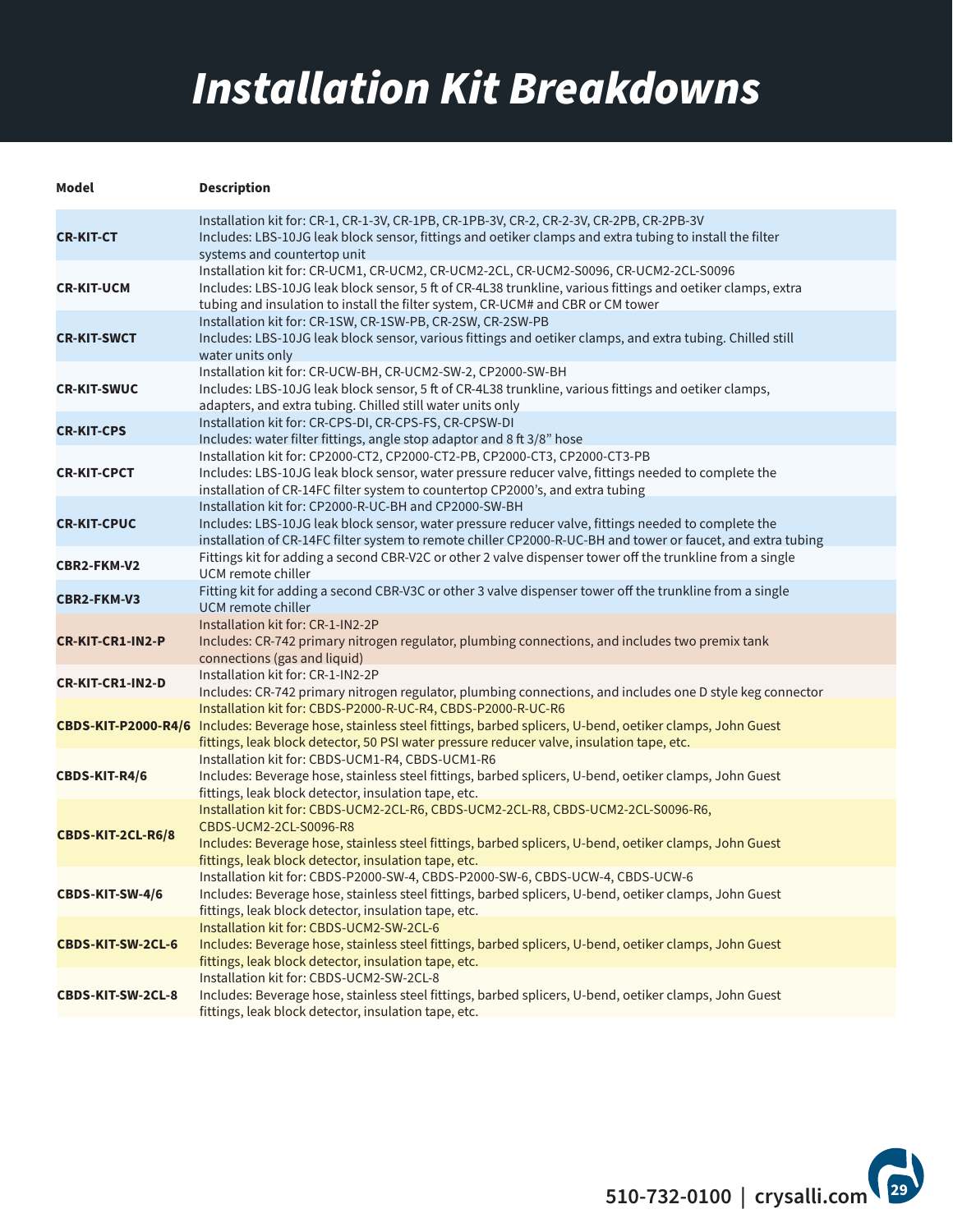|           | <b>STATISTICS</b>           |
|-----------|-----------------------------|
|           | $\sim$                      |
|           |                             |
|           | $\overline{\phantom{a}}$    |
|           |                             |
|           | $\sim$                      |
|           | $\overline{\phantom{a}}$    |
|           | $\overline{\phantom{a}}$    |
|           |                             |
|           |                             |
|           |                             |
|           | $\sim$                      |
|           | $\overline{\phantom{a}}$    |
|           |                             |
|           | and the control of the con- |
| <b>JN</b> | ____                        |

**<sup>30</sup> 510-732-0100 | crysalli.com**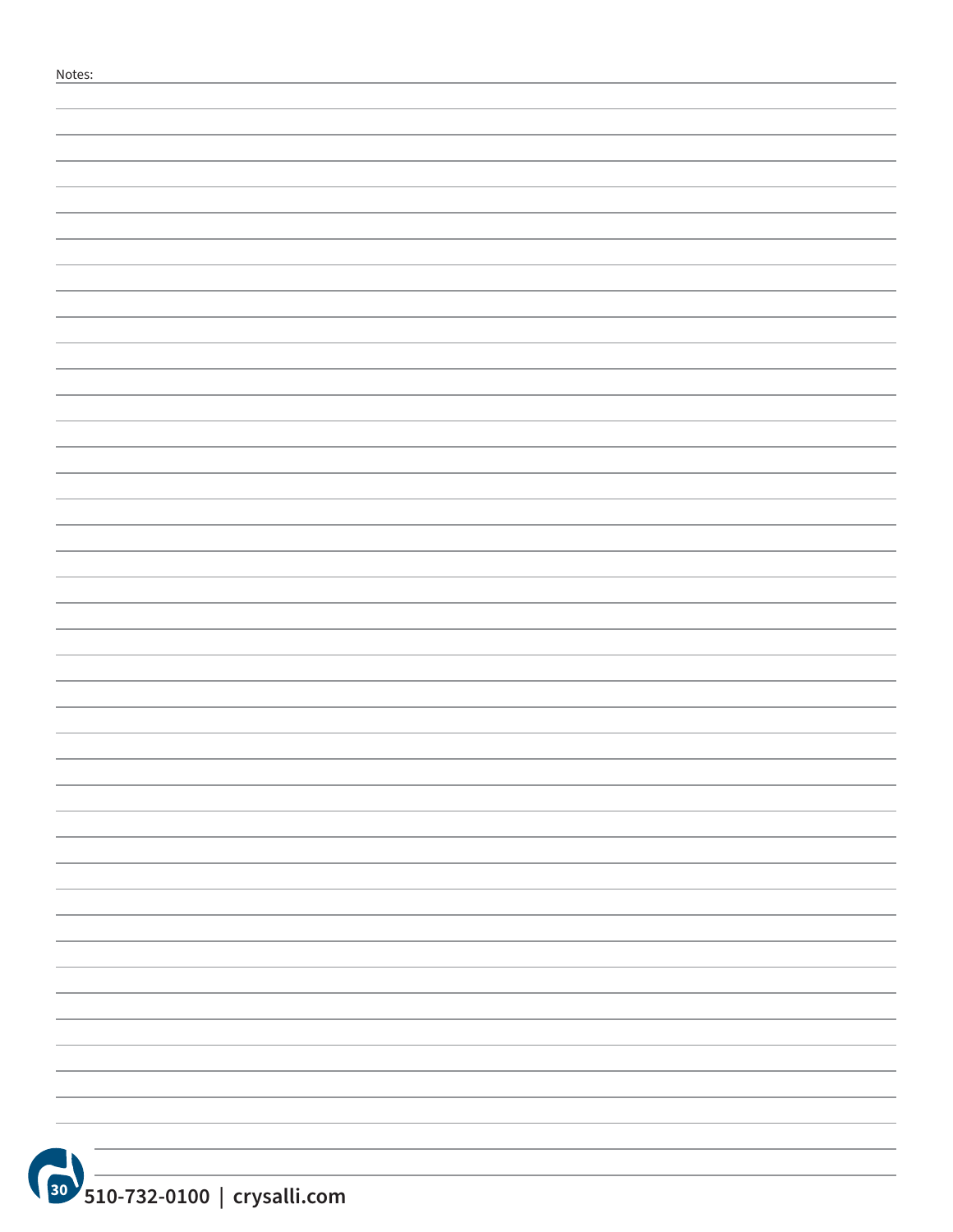

### Mission:

• Crysalli strives for excellence as leaders, educators, innovators and producers of water and other high quality beverage dispensing equipment.

### Vision:

- Maintain a pure and simple focused approach to our equipment and customer experiences.
- Proactive empowerment, innovation and ownership of customer solutions.
- Pay attention to the details.
- Treat everyone as we desire to be treated.
- Never let profits get in the way of doing the right thing.
- Build and maintain enduring relationships.
- Continual education and personal improvements.
- Take the time to enjoy a cold glass of sparkling water.
- Have fun and enjoy selling and supporting Crysalli.

### Product Styles

### Commercial remote chillers

- Sparkling and still
- Still chilled only
- Used with draft tower options
- Commercial countertop chillers
	- Sparkling and still
	- 2 and 3 valve configurations
	- Still chilled only

### Low volume CP series

- Undercounter chillers
- Countertop chillers

### Always include an install kit with new installation systems

- Always include water filtration system with new installations
	- Contact your local distributor for replacement water filter cartridges

### **Warranty**

- Commercial warranty: 1 year parts and labor
	- Remote UCM units must be used with Crysalli dispensing towers to be eligible for warranty coverage
- All Serenity and JR units: 1 year parts 90 days labor

### Prices

- Prices are FOB Hayward, California
- All prices and specifications are subject to change without notice.
- All weights and measurements shown herein are approximate
- Product found in AutoQuotes
- Contact factory for Minimum Advertised Price (MAP) policy

### **Resources**

- Available in AutoQuotes
- Available in KCL
- CAD files
- 3D CAD files
- REVIT files

### Return of Product

Prior authorization must be granted by Crysalli before equipment can be returned for credit. Returns will only be authorized within 90 days of invoice date. Return authorizations are valid for 30 days. Equipment approved for return is subject to a 25% restocking charge.

Returned equipment must be shipped freight prepaid, packed in original carton, and received in good condition.